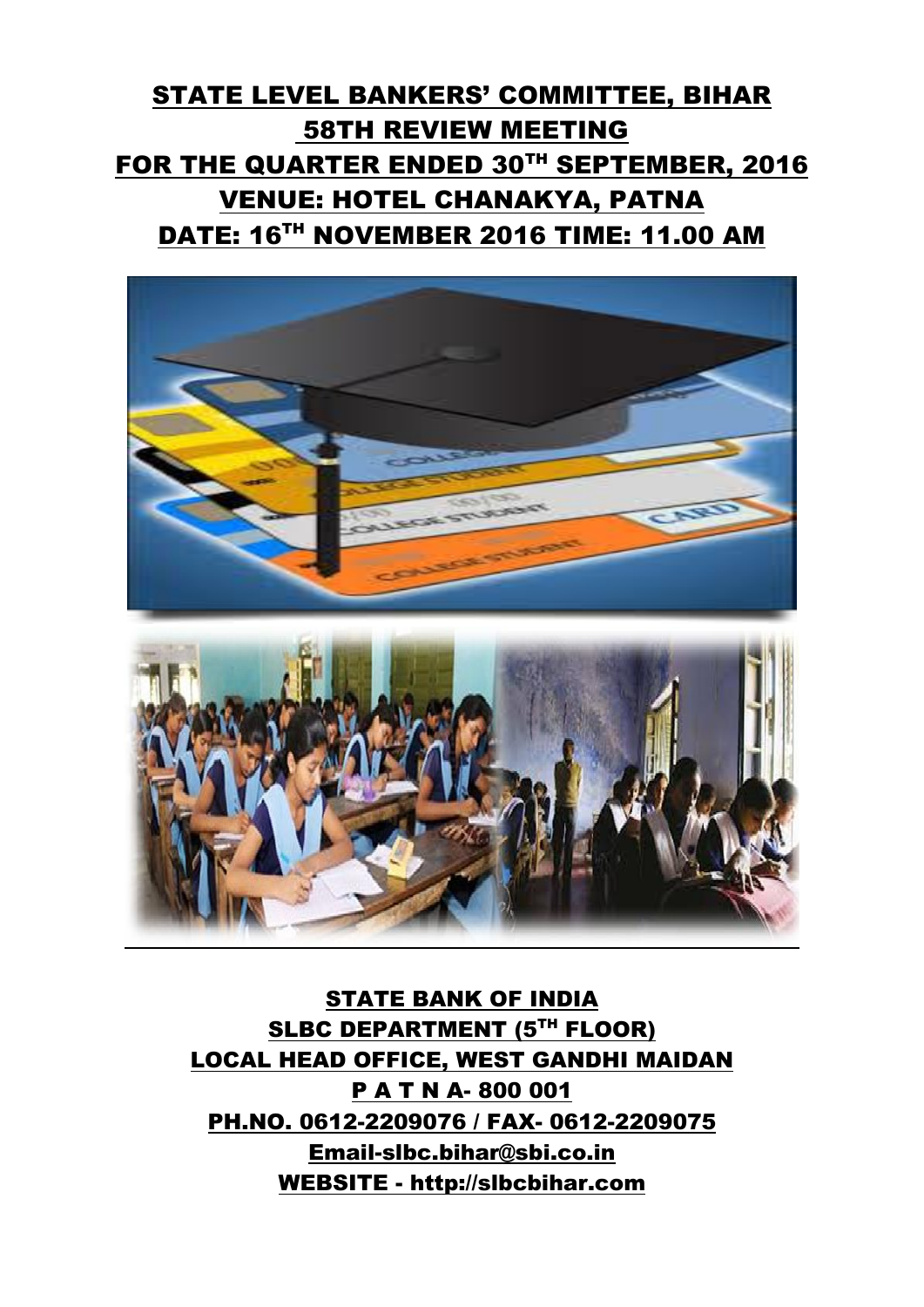## AGENDA ITEMS

| <b>ITEM</b>    | <b>SUBJECT</b>                                                                              | <b>PAGE</b>    |
|----------------|---------------------------------------------------------------------------------------------|----------------|
|                |                                                                                             | NO.            |
| $\blacksquare$ | <b>CONFIRMATION OF THE MINUTES OF THE 57th SLBC MEETING HELD</b><br>ON THE 31ST AUGUST 2016 | 4              |
| $\mathbf{H}$   | <b>ACTION TAKEN REPORT ON THE 57th SLBC MEETING</b>                                         | $5-6$          |
|                | <b>KEY INDICATORS</b>                                                                       | $\overline{7}$ |
| $\mathbf{H}$   | <b>REVIEW OF PERFORMANCE UNDER ANNUAL CREDIT PLAN: 2016-17</b>                              | $8-9$          |
|                | <b>LBS:STRENGTHENING OF MIS</b>                                                             | 9              |
| <b>IV</b>      | <b>BRANCH OPENING 2016-17</b>                                                               | 10             |
|                | <b>EDUCATION LOAN</b>                                                                       | 10             |
| $\mathbf v$    | <b>HOUSING LOAN</b>                                                                         | 10             |
|                | <b>PMAY-CLSS</b>                                                                            | 11             |
|                | <b>CD RATIO</b>                                                                             | 12             |
|                | <b>RECOVERY</b>                                                                             | 13             |
| <b>VI</b>      | <b>NPA, WRITE-OFF AND CERTIFICATE CASES</b>                                                 | $13 - 14$      |
|                | PRIORITY SECTOR LENDING, AGRI CREDIT, DRI SCHEME & WEAKER                                   | 15             |
|                | <b>SECTION</b>                                                                              |                |
|                | <b>FARM CREDIT</b>                                                                          | 16             |
|                | <b>AGRICULTURE INFRASTRUCTURE</b>                                                           | 16             |
|                | <b>ANCILIARY ACTIVITIES</b>                                                                 | 17             |
|                | <b>KISAN CREDIT CARD (KCC)</b>                                                              | 17             |
| <b>VII</b>     | <b>CROP INSURANCE SCHEME</b>                                                                | 18             |
|                | DAIRY, FISHERY AND POULTRY                                                                  | 18             |
|                | <b>FARM MECHANISATION</b>                                                                   | 18             |
|                | ADVANCE GRANTED TO UNITS PROVIDING STORAGE FACILITY                                         | 19             |
|                | <b>AGRICULTURE TERM LOAN (ATL)</b>                                                          | 19             |
|                | <b>FINANCING TO SELF HELP GROUP</b>                                                         | 19             |
|                | <b>JOINT LIABILITY GROUP</b>                                                                | 19             |
|                | <b>NATIONAL URBAN LIVELIHOOD MISSION (NULM)</b>                                             | 19             |
|                | <b>MEDIUM &amp; SMALL ENTERPRISES</b>                                                       | 20             |
|                | MICRO ENTERPRISES (MANUFACTURING + SERVICE ADVANCES UP TO                                   | 20             |
|                | <b>RS. 5 CRORES)</b>                                                                        |                |
|                | SMALL ENTERPRISES (MANUFACTURING + SERVICE ADVANCES UP TO                                   | 20             |
| <b>VIII</b>    | <b>RS. 5 CRORES)</b>                                                                        |                |
|                | <b>MEDIUM ENTERPRISES (MANUFACTURING + SERVICE ADVANCES UP</b>                              | 20             |
|                | TO RS.10 CRORES)                                                                            |                |
|                | <b>KHADI AND VILLAGE INDUSTRIES</b>                                                         | 21             |
|                | MICRO ENTERPRISES ( SERVICE) ( ADVANCES ABOVE RS. 5 CRORE)                                  | 21             |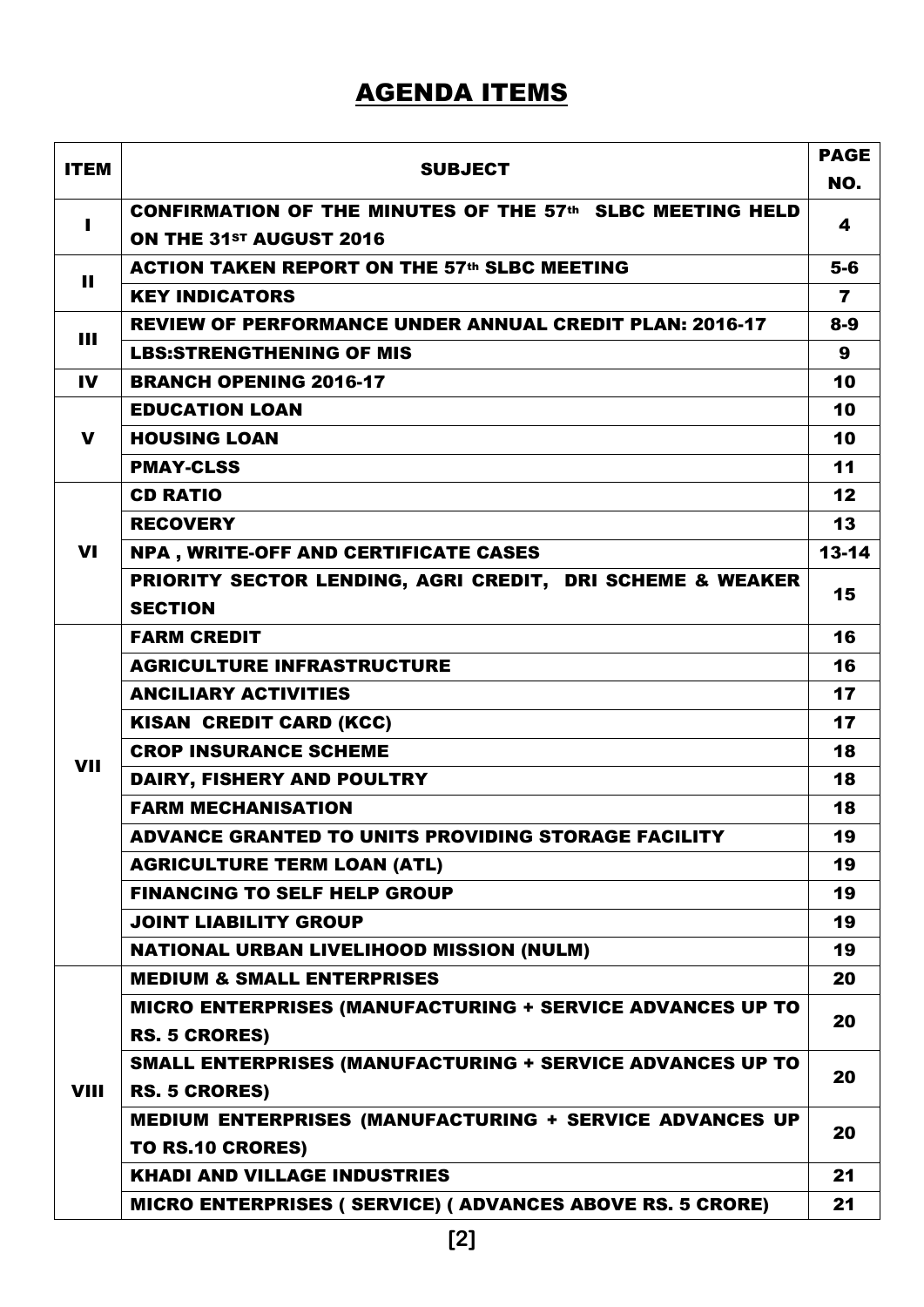|              | SMALL ENTERPRISES ( SERVICE) ( ADVANCES ABOVE RS. 5 CRORE)                                     |                                                                     |       |  |  |
|--------------|------------------------------------------------------------------------------------------------|---------------------------------------------------------------------|-------|--|--|
|              |                                                                                                | <b>MEDIUM ENTERPRISES ( SERVICE) ( ADVANCES ABOVE RS. 10 CRORE)</b> | 21    |  |  |
|              |                                                                                                | PRIME MINISTER'S EMPLOYMENT GENERATION PROGRAMME (PMEGP)            | 21    |  |  |
|              |                                                                                                | <b>SMALL ROAD TRANSPORT OPERATORS (SRTOS)</b>                       | 22    |  |  |
|              |                                                                                                | <b>ADVANCES GRANTED UNDER CGTMSE COVERAGE</b>                       | 22    |  |  |
|              | <b>WEAVERS CREDIT CARD</b>                                                                     |                                                                     |       |  |  |
|              | <b>SOCIAL INFRASTRUCTURE</b><br>$\mathbf{X}$                                                   |                                                                     |       |  |  |
|              | <b>RENEWABLE ENERGY</b>                                                                        |                                                                     |       |  |  |
| X            | <b>MUDRA LOAN, STAND UP INDIA</b>                                                              | PRADHAN MANTRI JAN-DHAN YOJNA, SOCIAL SECURITY YOJNA,               | 23-24 |  |  |
| <b>XI</b>    | <b>MINORITIES</b>                                                                              | PM'S NEW 15 POINT PROGRAMME FOR THE WELFARE OF THE                  | 25    |  |  |
| XII          | <b>IMPLEMENTATION OF FINANCIAL INCLUSION PLANS IN LWE AFFECTED</b><br><b>DISTRICTS</b>         |                                                                     |       |  |  |
| XIII         | <b>FUNCTIONING OF RURAL SELF EMPLOYMENT TRAINING INSTITUTES</b><br>$27 - 28$<br>(RSETIS)       |                                                                     |       |  |  |
| <b>XIV</b>   | <b>FINANCIAL LITERACY INITIATIVES</b>                                                          |                                                                     |       |  |  |
| <b>XV</b>    | <b>OPENING OF NO FRILL ACCOUNTS AND TRANSACTIONS DONE BY BCAS</b>                              |                                                                     |       |  |  |
|              |                                                                                                | <b>EXTENDING MOBILE BANKING AND INTERNET BANKING FACILITY</b>       | 29    |  |  |
| <b>XVI</b>   | <b>INVESTIGATION OF CYBER FRAUD &amp; COUNTERFEIT NOTES DETECTED</b><br><b>BY BANKS</b>        |                                                                     |       |  |  |
| <b>XVII</b>  |                                                                                                | <b>SECURITY RELATED CONCERN OF BANKS</b>                            | 30    |  |  |
| <b>XVIII</b> | SPECIAL CENTRAL ASSISTANCE (SCA) TO SPECIAL COMPONENT PLAN<br>30<br>(SCP) FOR SCHEDULED CASTES |                                                                     |       |  |  |
|              |                                                                                                | <b>REGISTRATION OF SECURITY INTEREST WITH</b>                       |       |  |  |
|              | <b>MISCELLANEOUS</b>                                                                           | <b>CERSAI</b>                                                       | 31    |  |  |
| <b>XIX</b>   | <b>ISSUES</b>                                                                                  | <b>SKILL LOAN FINANCING</b>                                         | 31    |  |  |
|              |                                                                                                | <b>START- UP INDIA PROGRAME</b>                                     | 31    |  |  |
| XX           | <b>MINUTES OF 57TH SLBC MEETING</b>                                                            |                                                                     |       |  |  |
| XXI          | MINUTES OF SLBC SUB-COMMITEE MEETING OF AGRICULTURE, SHG & RSETI,                              |                                                                     |       |  |  |
|              | <b>BRANCH OPENING &amp; IT- ENABLED FINANCIAL INCLUSION, INDUSTRY</b>                          |                                                                     |       |  |  |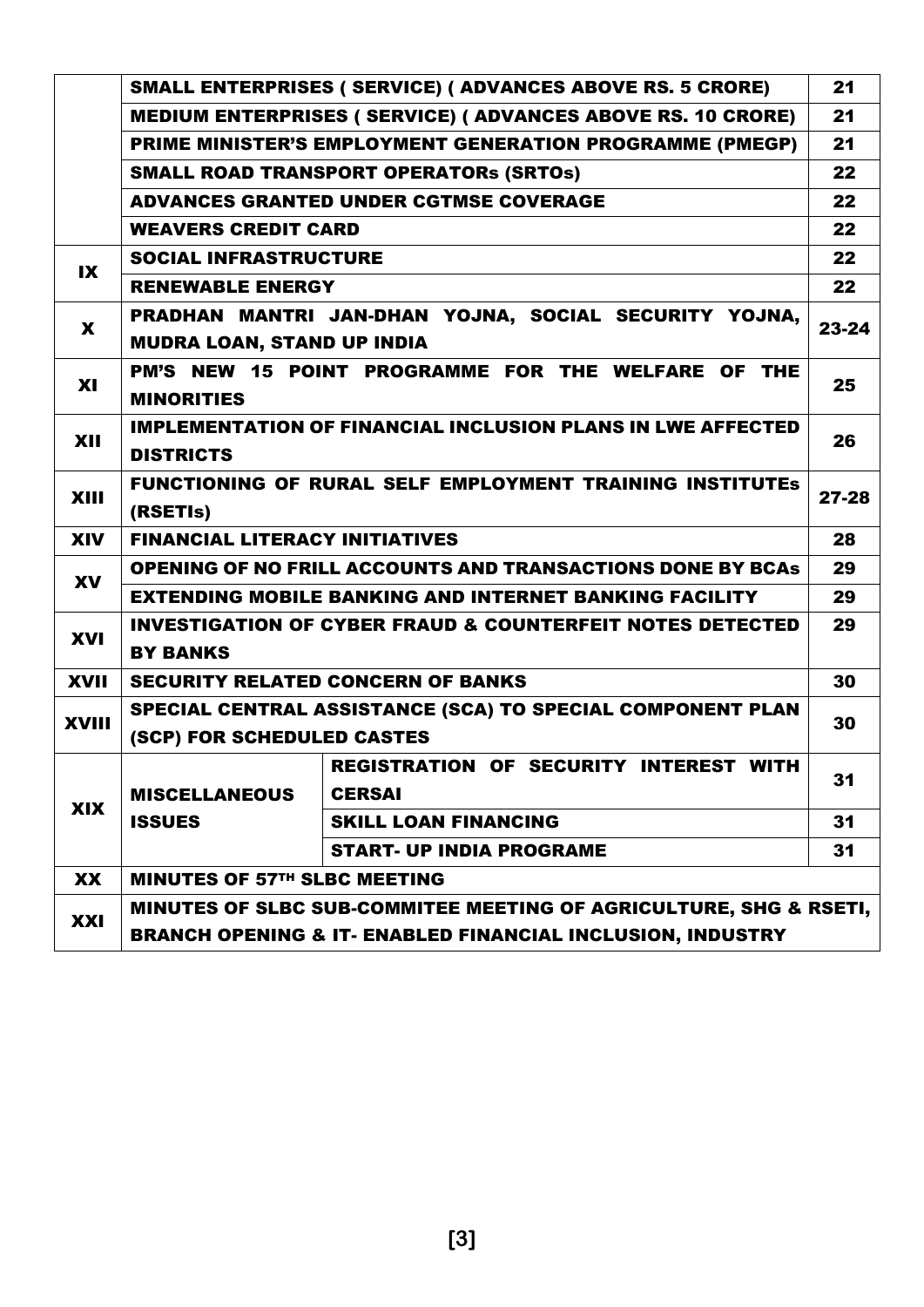## STATE LEVEL BANKERS'COMMITTEE 58TH REVIEW MEETING

NOTES ON AGENDA ITEMS



## CONFIRMATION OF MINUTES OF THE 57<sup>TH</sup> STATE LEVEL BANKERS' COMMITTEE MEETING HELD ON 31.08.2016

The House may please confirm the Minutes of the 57<sup>th</sup> State Level Bankers' Committee meeting held on the 31<sup>st</sup> August, 2016.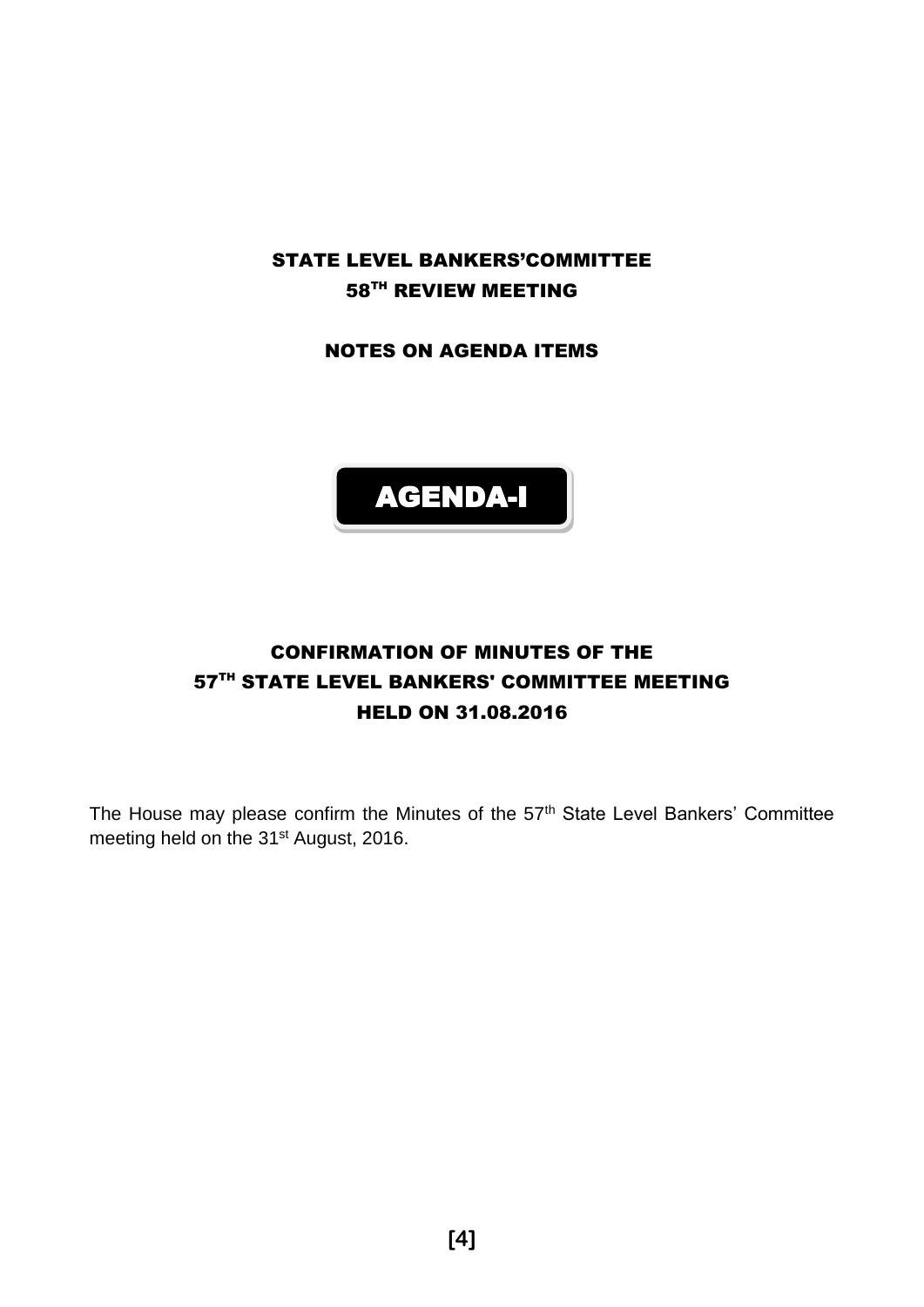## ACTION TAKEN REPORT ON THE ACTION POINTS OF 57TH SLBC MEETING HELD ON 31.08.2016 AT PATNA

[1] ACTION POINT**:** Banks should put in concerted efforts to ensure achievement of 100% target set under ACP for 2016-17.

#### **(Action: All Banks)**

**ACTION TAKEN: --** Due to sincere efforts made by Banks in the State, ACP achievement till Sept'16 has been to the tune of 41.50% of the annual targets.

[2] **ACTION POINT:** The Banks should give focus on financing Dairy, Fishery and Poultry schemes in order to achieve the ACP target under Allied activities.

#### **(Action: All Banks)**

**ACTION TAKEN:** - Up to the quarter ending Sept'2016, the Banks in the State have extended credit to the tune of Rs.149.05 cr, Rs.44.87 cr & Rs.20.91 cr in Dairy, Fisheries and Poultry as against target of Rs.3122.45 cr, Rs. 715.33 cr & Rs. 790.79 Cr respectively. The state has vast scope in these area but performance is not up to mark. Banks to increase flow of credit to these activities for development of state.

**[3] ACTION POINT:** Banks to initiate suitable steps to achieve the target of Branch opening for population above 5000 by March 2017. SLBC Department to monitor branch opening with Banks on a regular basis and report to RBI on a Quarterly basis.

#### **(Action: All Banks& SLBC Bihar)**

**ACTION TAKEN:** - Up to Sept'2016, Banks have opened only 78 new branches as against target of 1640. Banks are requested to speed up the opening of new branches to achieve the annual target of FY 2016-17. SLBC is monitoring branch opening with banks on regular basis and reporting to RBI on quarterly basis.

[4] **ACTION POINT:** As per RBI guidelines, Instruction to be issued to LDMs and district authorities to hold special sub-committee of DCC in those districts, where CD ratio is less than 40%.

#### **(Action: All Banks)**

**ACTION TAKEN:** All concerned Banks and LDMs have been advised to initiate suitable steps to improvement of CD ratio.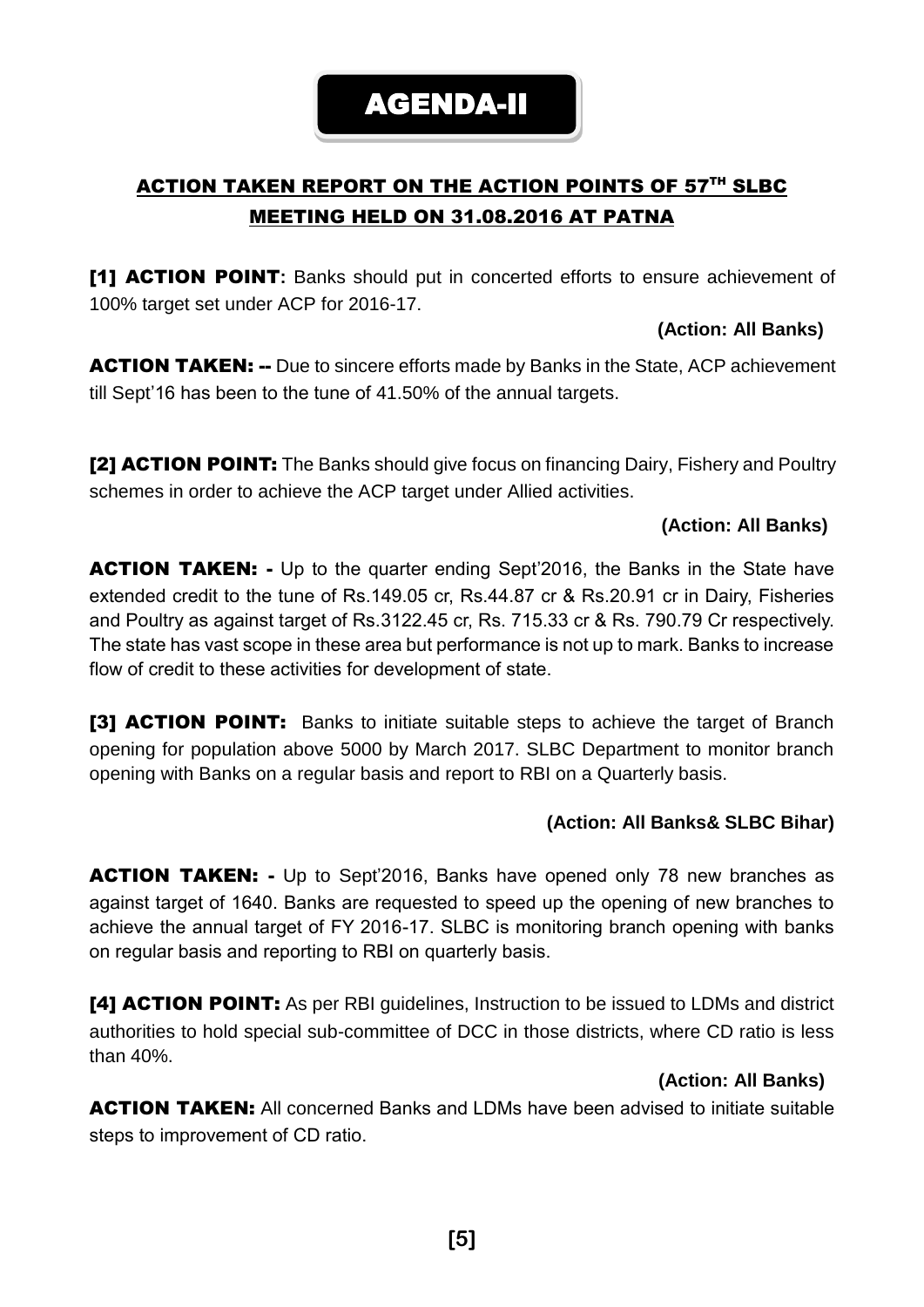[5] **ACTION POINT:-** Banks to analyse area wise and sector wise NPA position and submit it to the State Government positively by 10.09.2016 for effective monitoring of NPAs. **(Action: All Banks)**

**ACTION TAKEN:** - All banks are requested to prepare an area wise and sector wise NPA position and submit it to the State Government for effective monitoring of NPAs.

[6] **ACTION POINT:** Banks to submit District wise Certificate Cases to State Govt for effective monitoring and speedy disposal of certificate cases.

#### **(Action: State Govt.)**

**ACTION TAKEN:** No information on this count has been received by SLBC.

**[7] ACTION POINT:** State Government to ensure posting of Certificate officers in all districts for smooth and speedy disposal of Certificate cases.

#### **(Action: State Government)**

**ACTION TAKEN:** - No information on this count has been received by SLBC.

[8] ACTION POINT**:** Banks to give more focus on advances under DRI schemes to achieve the benchmark of 1% of total aggregate advances during previous year.

#### **(Action: All Banks)**

**ACTION TAKEN:** - Against the target of 944.58 cr which is 1% of aggregate advances of Rs.94458.23 cr during the year, banks have disbursed 54.14 cr (0.06%) up to Sept'2016. All banks are requested to give adequate attention on this area and achieve the benchmark under DRI scheme.

[9] **ACTION POINT:** State Government to issue suitable guidelines in respect of approval of map in rural areas to increase lending under Housing loan in rural areas.

#### **(Action: State Government)**

**ACTION TAKEN: -** No information on this count has been received by SLBC.

**[10] ACTION POINT:** The State Govt to issue suitable instruction to concerned Department with regard to renewal of permit of vehicles purchased under Bank's finance to control NPA under SRTO.

#### **(Action: State Government)**

ACTION TAKEN: - No information on this count has been received by SLBC.

[11] ACTION POINT: Banks to ensure sanction of at least 2 loans per branch to eligible borrowers under Stand up India.

#### (**Action: All Banks**)

**ACTION TAKEN: -** Banks have provided loans to 363 beneficiaries under Stand up India Scheme.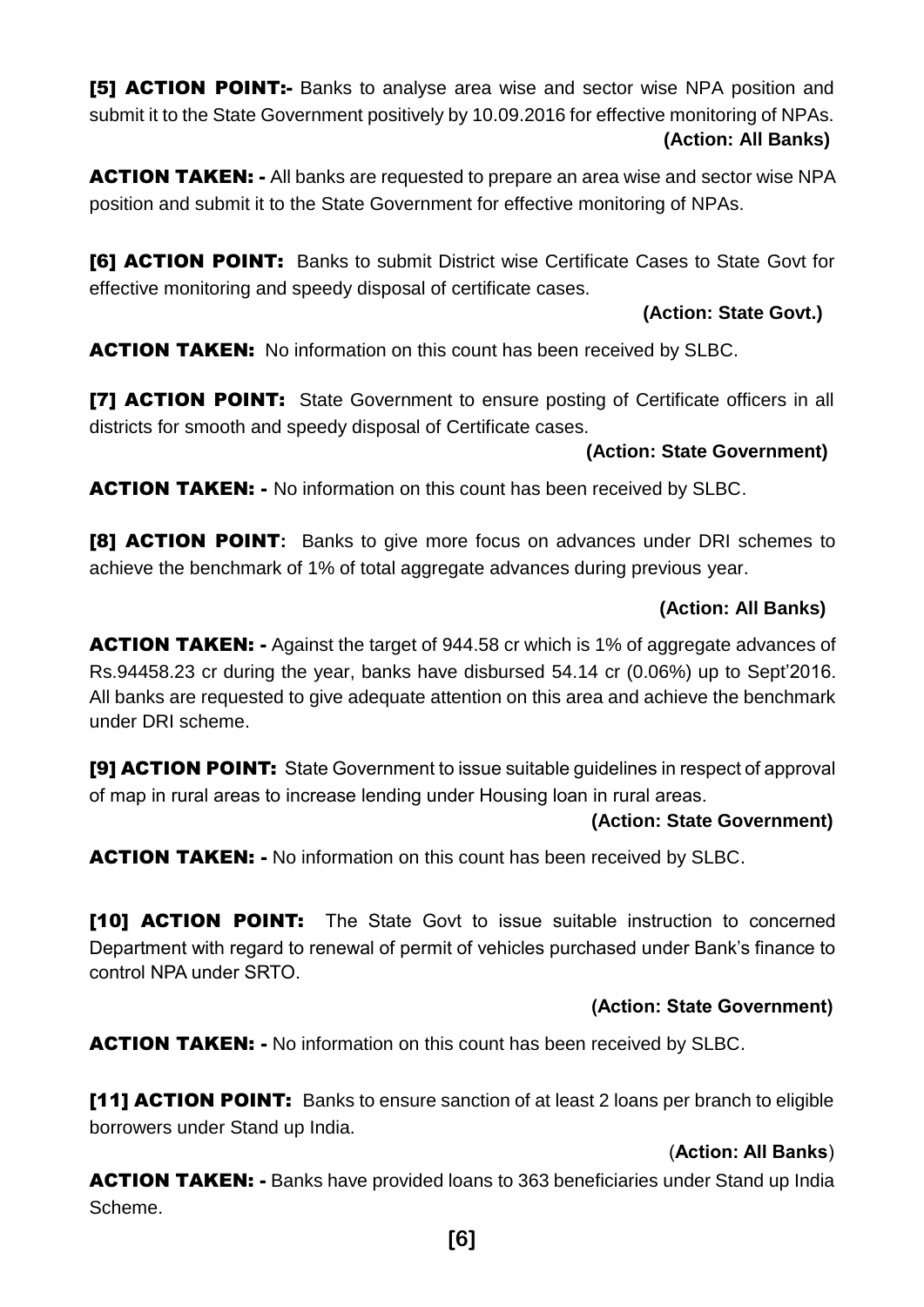## STATE LEVEL BANKERS' COMMITTEE, BIHAR **KEY INDICATORS** (ALL BANKS)

(Rs. in Crore)

| SI.            |                                                                                                                  |           |                |                       |
|----------------|------------------------------------------------------------------------------------------------------------------|-----------|----------------|-----------------------|
| No.            | <b>ITEMS</b>                                                                                                     | SEPT'15   | <b>SEPT'16</b> | <b>Bench</b><br>-mark |
| $\mathbf{1}$   | <b>DEPOSITS</b>                                                                                                  | 220667.03 | 238383.57      |                       |
| 2              | <b>ADVANCES</b>                                                                                                  | 85065.82  | 94458.23       |                       |
| 3              | ADVANCES INCLUDING ADVANCES<br><b>GRANTED TO UNITS IN BIHAR BY</b><br>BRANCHES OPERATING OUTSIDE<br><b>BIHAR</b> | 92656.89  | 99454.11       |                       |
| 4              | ADVANCES INCLUDING RIDF                                                                                          | 97475.89  | 104777.11      |                       |
| 5              | <b>CD RATIO</b>                                                                                                  | 44.17%    | 43.95%         |                       |
| 6              | <b>PRIORITY SECTOR ADVANCES</b>                                                                                  | 56138.42  | 68704.68       |                       |
| $\overline{7}$ | SHARE OF PSA IN TOTAL ADV<br>(SLMO.2)(%)                                                                         | 65.99%    | 72.74%         | 40%                   |
| 8              | <b>AGRICULTURAL ADV.</b>                                                                                         | 30056.04  | 37031.54       |                       |
| 9              | SHARE OF AGL, ADV IN TOTAL ADV<br>(SL.NO.2) (%)                                                                  | 35.33%    | 39.20%         | 18%                   |
| 10             | MSME ADV.                                                                                                        | 18673.53  | 19775.08       |                       |
| 11             | SHARE OF MSE ADV. IN PSA (%)                                                                                     | 33.26%    | 28.78%         |                       |
| 12             | ADV. TO WEAKER SEC.                                                                                              | 23114.17  | 29959.65       |                       |
| 13             | SHARE OF WEAKER SEC. IN PSA (%)                                                                                  | 41.17%    | 43.61%         | 25%                   |
| 14             | DRI ADV.                                                                                                         | 50.65     | 54.14          |                       |
| 15             | SHARE OF DRI ADV TOTAL ADV<br>$(SI.No.2)$ $(\%)$                                                                 | 0.06%     | 0.06%          | 1%                    |
| 16             | ADV. TO WOMEN (DISBURSEMENT)                                                                                     | 1707.34   | 3312.32        |                       |
| 17             | SHARE OF ADV. TO WOMEN IN<br>DISBURSEMENT (%)                                                                    | 4.45%     | 7.98%          | 5%                    |
| 18             | TOTAL NUMBER OF BRANCHES                                                                                         | 6464      | 6739           |                       |
| A              | <b>RURAL</b>                                                                                                     | 3620      | 3712           |                       |
| B              | <b>SEMI-URBAN</b>                                                                                                | 1605      | 1712           |                       |
| $\mathsf C$    | <b>URBAN</b>                                                                                                     | 1239      | 1315           |                       |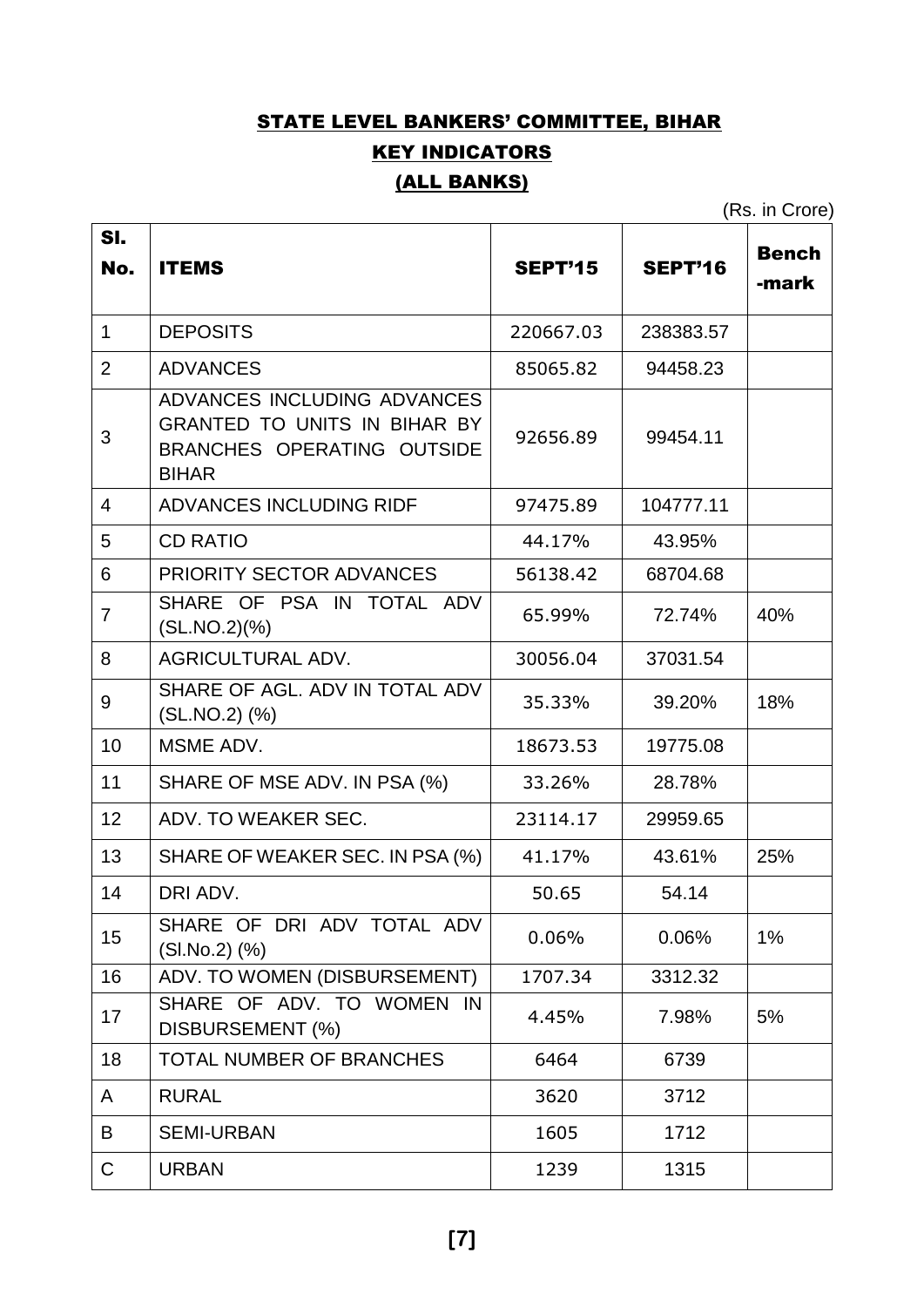## AGENDA-III

## (III-A) REVIEW OF PERFORMANCE UNDER ACP DURING THE FINANCIAL YEAR 2016-17 UP TO SEPTEMBER, 2016

The performance of Banks under the Annual Credit Plan 2016-17 up to September'2016, is as under:-  $(D_2, \ldots, D_{\text{mean}})$ 

|              |        |                    | (RS. In Grore) |
|--------------|--------|--------------------|----------------|
| <b>Banks</b> | Target | <b>Achievement</b> | % Ach.         |
| Comm. Banks  | 76540  | 33425              | 43.67          |
| Co-op. Banks | 1000   | 1428               | 142.77         |
| <b>RRBs</b>  | 22460  | 6646               | 29.59          |
| Total        | 100000 | 41499              | 41.50          |

Sector-wise break-up of targets and achievement:

(Rs. in Crore)

| <b>Sector</b> | Target | <b>Achievement</b> | % Ach. |
|---------------|--------|--------------------|--------|
| Agriculture   | 48000  | 19277              | 40.16  |
| <b>SME</b>    | 15000  | 7099               | 47.33  |
| <b>OPS</b>    | 12000  | 4050               | 33.75  |
| <b>TPS</b>    | 75000  | 30426              | 40.57  |
| <b>NPS</b>    | 25000  | 11073              | 44.29  |
| Total         | 100000 | 41499              | 41.50  |

Bank-wise and district-wise position is furnished on **Page- 9A to 9D.**

# COMPARATIVE PERFORMANCE UNDER ACP

#### As on September' 2016 vis-a-vis September' 2015

(Rs. in Crore)

|              | 2016-17 |       |        | 2015-16       |       |       |
|--------------|---------|-------|--------|---------------|-------|-------|
| <b>Banks</b> | Target  | Ach.  | % Ach  | <b>Target</b> | Ach.  | % Ach |
| Comm         | 76540   | 33425 | 43.67  | 65032         | 28809 | 44.30 |
| $Co$ -op     | 1000    | 1428  | 142.77 | 1000          | 246   | 24.70 |
| <b>RRBs</b>  | 22460   | 6646  | 29.59  | 17968         | 9325  | 51.90 |
| Total        | 100000  | 41499 | 41.50  | 84000         | 38380 | 45.69 |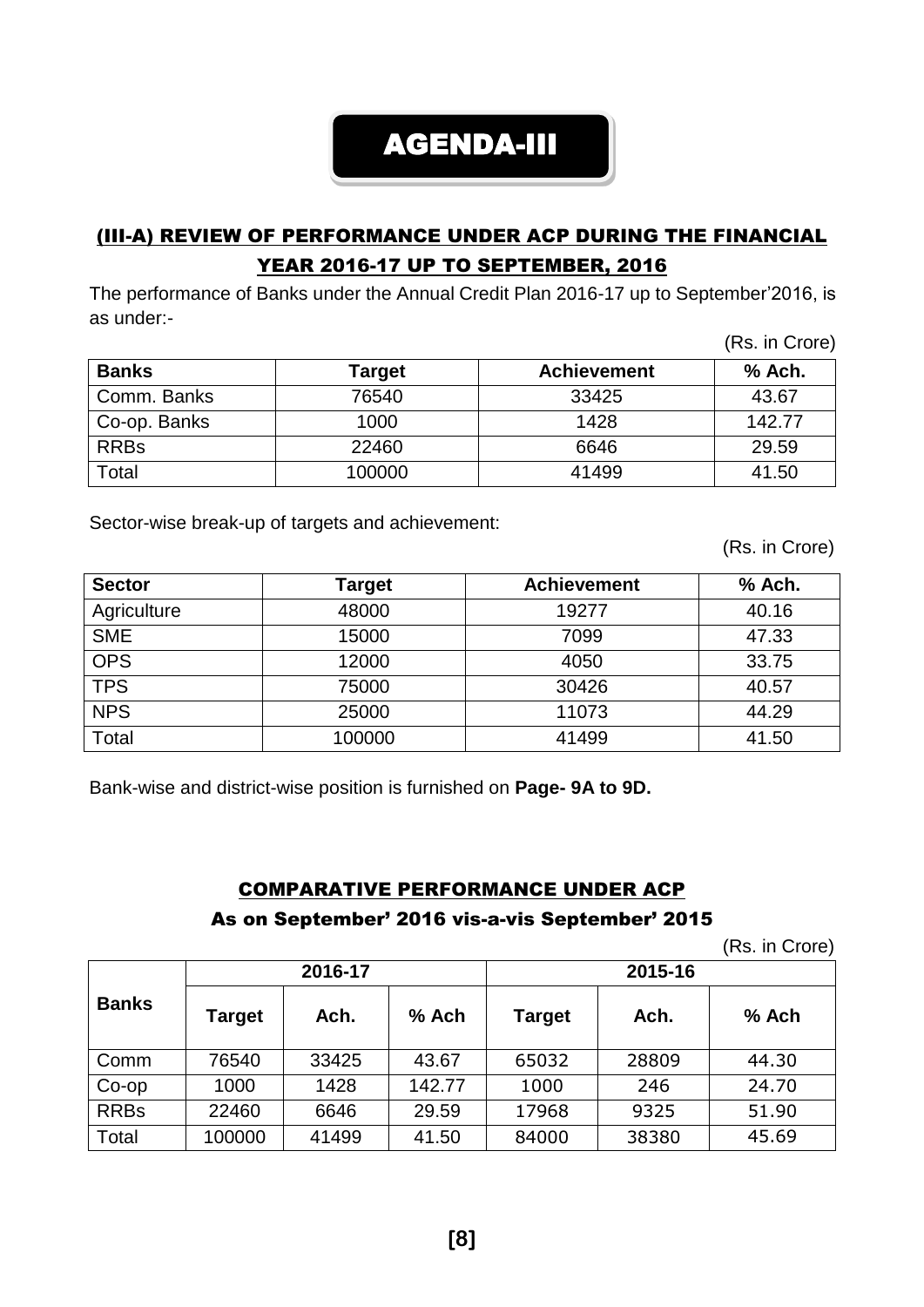#### SECTOR-WISE PERFORMANCE:

(Rs. in Crore)

|               | 2016-17 |       |       | 2015-16 |       |         |
|---------------|---------|-------|-------|---------|-------|---------|
| <b>Sector</b> | Target  | Ach.  | % Ach | Target  | Ach.  | $%$ Ach |
| Agl.          | 48000   | 19277 | 40.16 | 42500   | 18808 | 44.25   |
| <b>MSE</b>    | 15000   | 7099  | 47.33 | 12000   | 6869  | 57.24   |
| <b>OPS</b>    | 12000   | 4050  | 33.75 | 7500    | 2911  | 38.82   |
| <b>TPS</b>    | 75000   | 30426 | 40.57 | 62000   | 28588 | 46.11   |
| <b>NPS</b>    | 25000   | 11073 | 44.29 | 22000   | 9792  | 44.51   |
| <b>Total</b>  | 100000  | 41499 | 41.50 | 84000   | 38380 | 45.69   |

The overall achievement of target during the period under review is 41.50%, as against 45.69% recorded during corresponding period last year

## (III-B) LEAD BANK SCHEME: STRENGTHENING OF MONITORING INFORMATION SYSTEM (MIS)

In terms of RBI's instructions in this regard, the LBS MIS- I, II & III of the state has been prepared and is placed at page No. 9E to 9H of the Agenda Book for information of the House.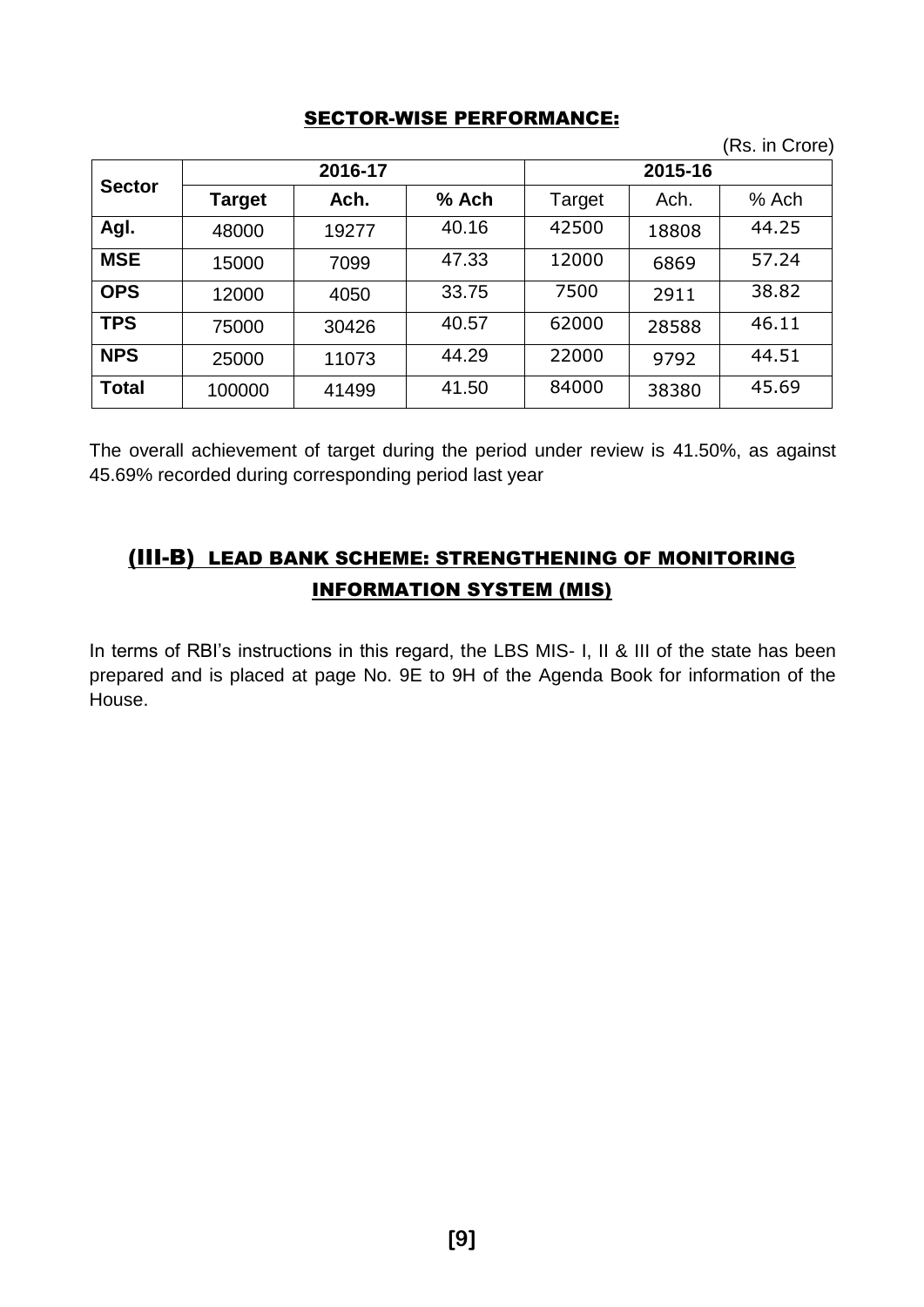

## PROPOSED BRANCH OPENING DURING FY 2016-17

Against the annual target of opening of 1640 branches, in 2016-17 Banks have opened 78 branches (Page No.-11A) during the period under review, which is 4.76% of the total target for FY 2016-17.

The Bank & District-wise information on Branch Network, ATM Network, ATM Card issued and Point of Sale Terminals is placed at Page No. 11B & 11C for information.

As per instruction of Reserve Bank of India, 1640 unbanked villages having population above 5000 are to be covered by Brick & Mortar branch by March 2017. Banks are requested to give thrust in opening of branches in these villages, list of which has already been provided to banks.



#### V-A EDUCATION LOAN

Providing Education loan to the meritorious and needy students to enable them meet the expenses of higher studies not only in the State but also outside the State in India and abroad is one of the priorities of the Banks in the state.

During the FY 2016-17, Education Loan amounting to Rs 747.74 Crores was sanctioned to 27086 students and loan amounting to Rs 489.97 Crore were disbursed among 20272 students. A copy of the Bank-wise target and achievement there against is placed at page No. 11D of the Agenda Book.

The bank-wise data on outstanding amount of Education loan as on 30.09.2016 is placed at page no.11E of Agenda Book.

#### V-B HOUSING LOAN

Loan amounting to Rs.1701.76 Crore was sanctioned to 11280 beneficiaries by Banks during the FY 2016-17, which shows an achievement of 47% of the target allocated. Out of these, Housing Loan amounting to Rs. 1465.24 Cr has been disbursed among 9762 beneficiaries. The Bank-wise performance during the review period is placed at Page No. 11F.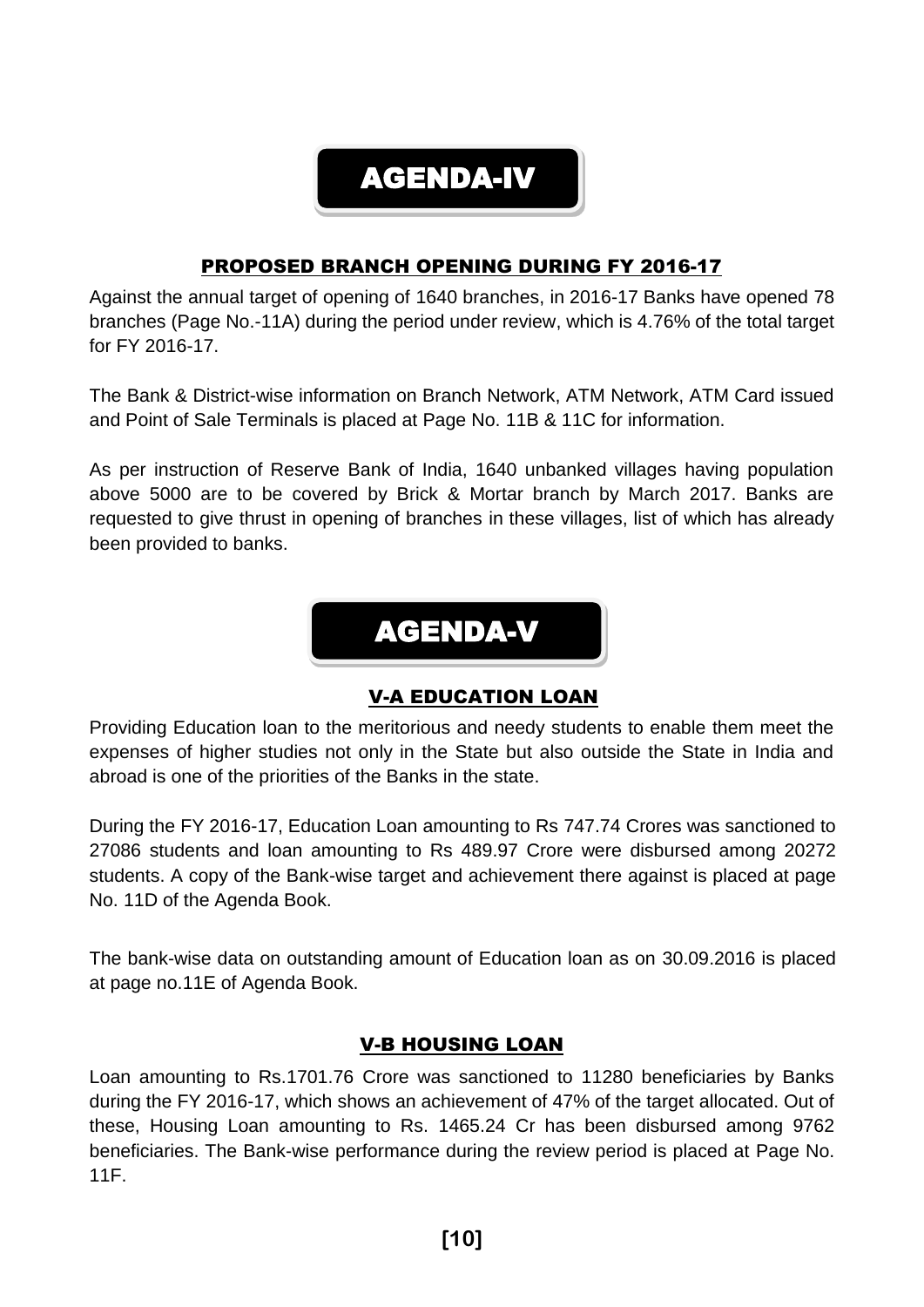## V-C PRADHAN MANTRI AWAS YOJANA

## CREDIT LINKED SUBSIDY SCHEME

Pradhan Mantri Awas Yojana (PMAY) Housing for All (Urban) Scheme Guidelines 2015 was released by the Hon'ble Prime Minister on  $17<sup>th</sup>$  June 2015. PMAY has four verticals, viz. (i) "In Situ" Slum Redevelopment; (ii) Affordable Housing through Credit Linked Subsidy; (iii) Affordable Housing in Partnership; (iv) Subsidy for beneficiary led individual house construction.

The second vertical i.e. Credit Linked Subsidy is the Central Sector Scheme, wherein National Housing Bank (NHB) and HUDCO have been identified as Central Nodal Agency (CNA) for the implementation of the Scheme through Primary Lending Institutions (PLIs). The salient features of the Credit Linked Subsidy Scheme (CLSS) are as follows –

- i. Beneficiary Family Economically Weaker Section (EWS Household income of upto Rs. 3.00 lakh) and Low Income Group (LIG - Household income of above Rs. 3.00 lakh and upto Rs. 6.00 lakh) family not owning a pucca house in the name of the any of the family members in any part of India.
- ii. Geographical Coverage All 4041 statutory towns as per Census 2011. Further, vide circular dated 9th November 2015, Ministry of Housing and Urban Poverty Alleviation, Government of India has notified that States/UTs will have the flexibility to include in the Mission, the Planning Area as notified with respect to the Statutory town and which surrounds the concerned municipal area.
- iii. House should be in the name of female head of the household, including joint name with male head.
- iv. Interest subsidy eligibility at the rate of 6.50% for a maximum tenure of 15 years for loan amount upto Rs. 6 lakh. The maximum subsidy amount is about Rs 2.20 lakh.
- v. Carpet area of the house/flat is up to 30 sq. m. for EWS and 60 sq. m. for LIG. (Carpet area can be more but the interest subsidy will be restricted for an amount upto 6 lakh only)

In collaboration with Indian Banks' Association (IBA) has simplified Loan Application Form and other documents for the use of PLIs. They were adopted by many Banks.

The Guidelines of the Scheme, MoU format, List of PLIs signed MoUs with NHB / HUDCO along with their PLI codes and website addresses, List of 4041 statutory towns (as per Census 2011), FAQs, Subsidy Calculator, and Single Contact Point (email id: clssim@nhb.org.in) have been uploaded on the Bank's website (http://www.nhb.org.in/Urban Housing/Pradhan-Mantri-Awas-Yojana.php) for PLI's reference.

Ministry of Housing & Urban Poverty Alleviation, Govt of India vide their letter no. D.O. No. G-16014/18/2015-HFA-V (FTS-14729) Dated: 05<sup>th</sup> February, 2016 communicated the scheme and Model of formats of scheme, are enclosed at page no. 11G to 11R.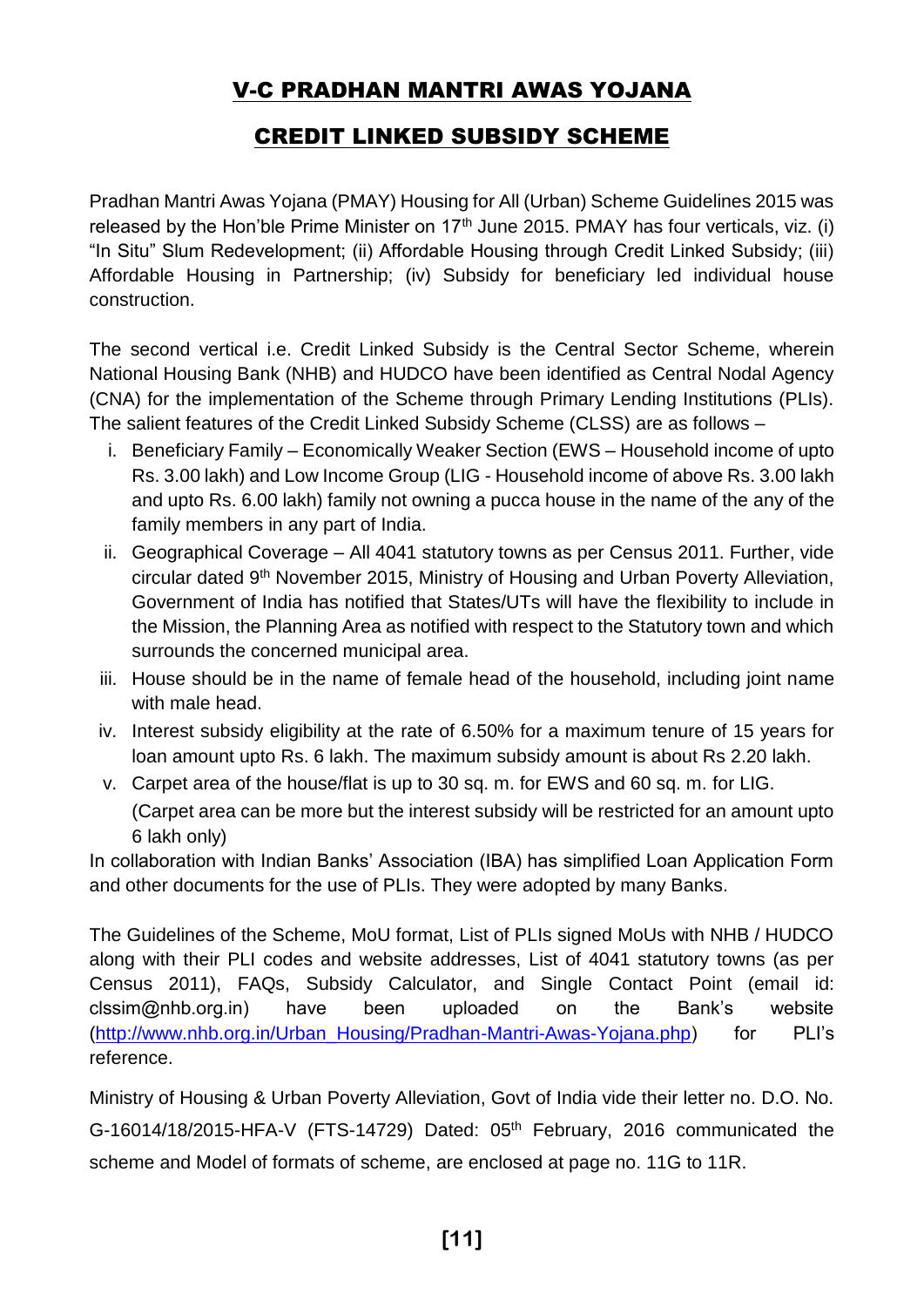

### (VI-A) CD RATIO (As on 30.09.2016)

|                              |                 |                 | (Rs. in Crore)  |
|------------------------------|-----------------|-----------------|-----------------|
| <b>Bank</b>                  | <b>Deposits</b> | <b>Advances</b> | <b>CD</b> ratio |
| Comm. Banks                  | 210669          | 84687           | 40.20           |
| Co-op. Banks                 | 2358            | 1259            | 53.41           |
| <b>RRBs</b>                  | 25356           | 13508           | 53.27           |
| Total                        | 238383          | 99454           | 41.72           |
| <b>RIDF</b>                  |                 | 5323            |                 |
| Total (Advances +RIDF)       | 238383          | 104777          | 43.95           |
| Investment                   |                 | 6940            |                 |
| Grand Total (Adv.+RIDF+Inv.) | 238383          | 111717          | 46.86           |

As at the end of September'2016, CD Ratio of the state stood at 43.95%. The CD ratio of the State would have improved further by 303 basis points, had the State Government utilised the total amount of Rs.12549 Crore (as on 30.09.2016), sanctioned under RIDF. As on 30th September, 2016 only 42% of the amount sanctioned under RIDF was utilised by the Government of Bihar.

Controlling Head of Bank having lead responsibility in the district is requested to instruct the LDM to coordinate with all Banks operating in the district and intensify efforts to adopt suitable strategies for improving CD ratio in the district.

Among banks Punjab & Sindh Bank (24.71%), Karnataka Bank (19.04%) and South Indian Bank (8.57%) have CD Ratio less than 25%. The above mentioned banks are requested to step up their effort to improve CD Ratio substantially.

Bank-wise and district-wise details are furnished on Page no. 15A to 15E.

It is pertinent to mention here that an amount of Rs.4995.88 Crores have been financed to units functioning in Bihar by SBI, PNB, Allahabad Bank, Bank of Maharashtra, Corporation Bank, Indian Overseas Bank, IDBI bank, State Bank of Bikaner & Jaipur, Federal Bank and Vijya Bank by their branches operating outside the State and the amount has been taken into account for calculating the CD ratio as per guidelines issued by the Reserve Bank of India vide their circular No.-RPCD.LBS.BC.No.47/02.13.03/2005-06 dated 9th November 2005.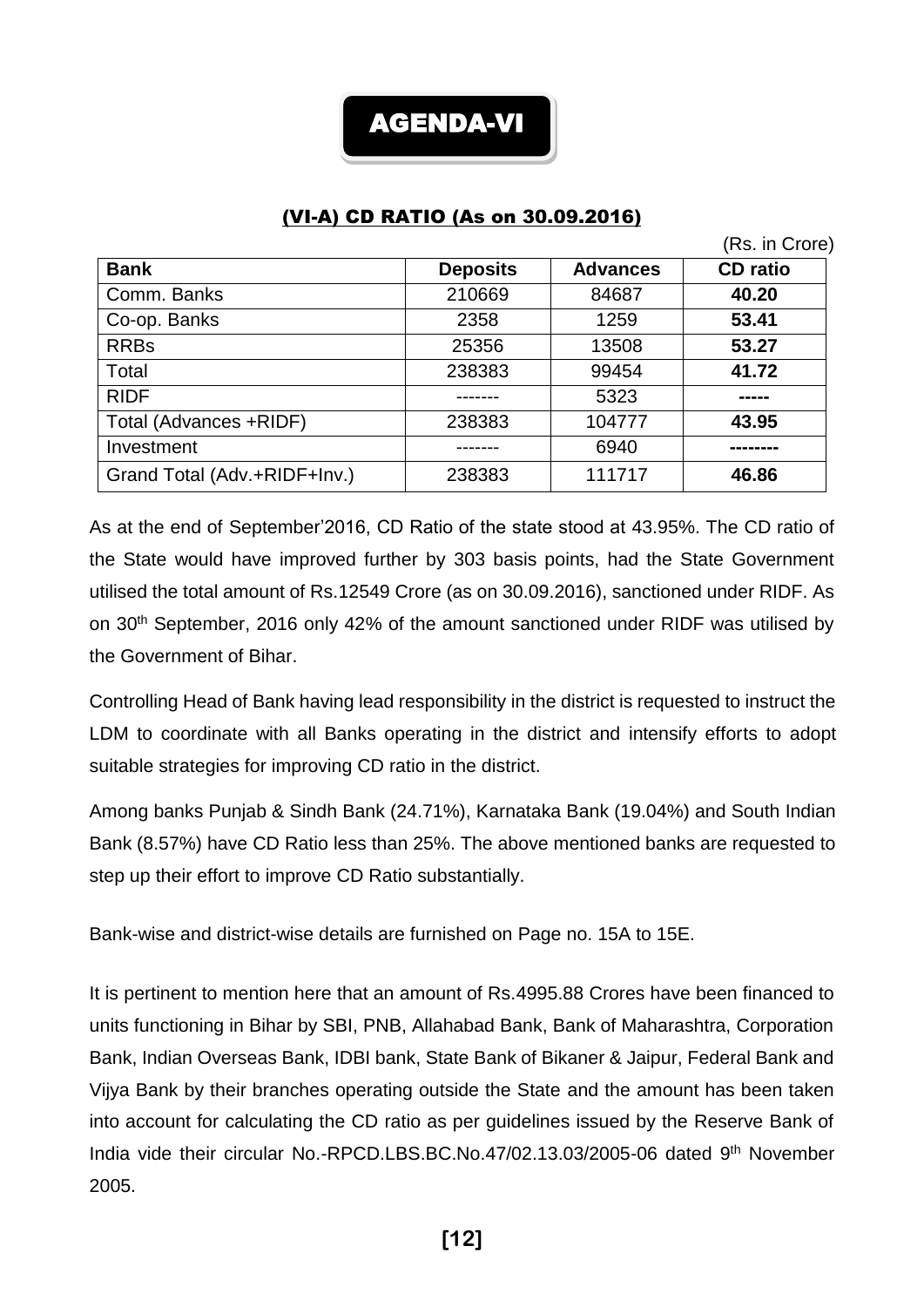### (VI-B) RECOVERY

A summary of the recovery data (as on 30.09.2016) is given below.

| <b>Bank</b>  | <b>Demand raised</b> | <b>Amount recovered</b> | <b>Recovery %</b> |  |
|--------------|----------------------|-------------------------|-------------------|--|
| Comm.        | 13075                | 7271                    | 55.61             |  |
| <b>Banks</b> |                      |                         |                   |  |
| Co-op. Banks | 728                  | 218                     | 30.00             |  |
| <b>RRBs</b>  | 5569                 | 4879                    | 87.61             |  |
| Total        | 19372                | 12368                   | 63.85             |  |

Recovery percentage is at  $63.85\%$  of the total demand raised by Banks as on  $30<sup>th</sup>$ September, 2016. The recovery position needs improvement in order to drive the financing by Banks in the State. While the Banks are following up with the borrowers for recovery of their dues, the State government is requested to help the Banks in their efforts. A better recovery culture will act as an incentive for Banks to lend more.

Bank-wise position of recovery as on 30.09.2016 is furnished on Page No. 15F.

#### (VI-C) NPAs & WRITE-OFF

As on 30.09.2016, overall position of NPAs and the amount of loans written off is as under:

| (Rs. in Crore) |  |
|----------------|--|
|----------------|--|

| <b>Banks</b> | <b>Total Adv.</b> | <b>Total NPA</b> | % of NPA | <b>Written off</b> |
|--------------|-------------------|------------------|----------|--------------------|
| Comm. Banks  | 79691             | 7540             | 09.46    | 309                |
| Co-op. Banks | 1259              | 241              | 19.13    |                    |
| <b>RRBs</b>  | 13508             | 1840             | 13.62    |                    |
| <b>Total</b> | 94458             | 9621             | 10.19    | 309                |

NPA of Banks at 10.19% is a matter of great concern. All steps should be taken for bringing the NPA level below 3%.

Segment-wise details of NPA amount is furnished on Page No. 15G for discussion and review by the House.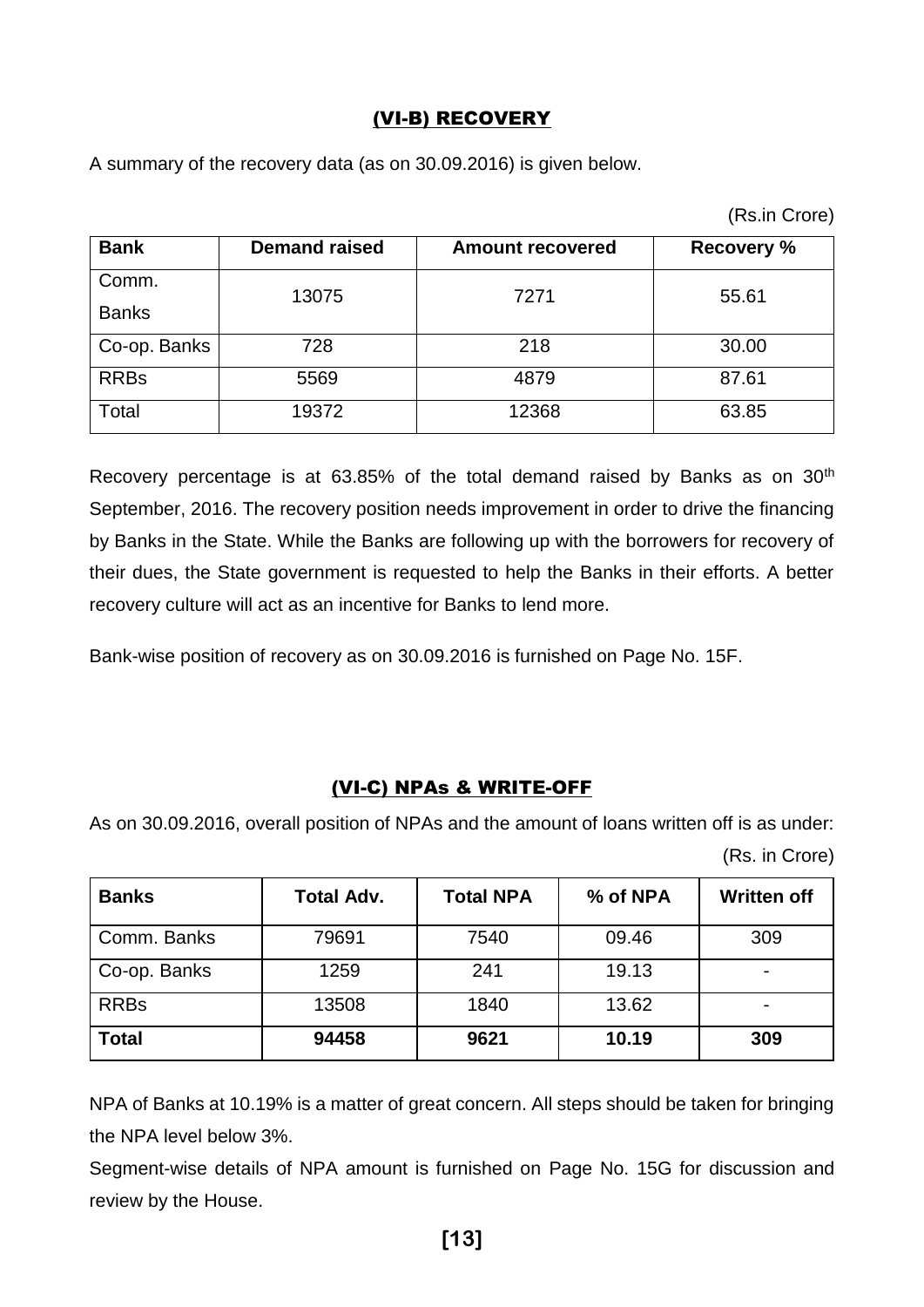#### (VI-D) CERTIFICATE CASES & DISPOSAL OF TOP 10 CASES

|              |                       |                                   |                                    |                                                  |                                                  |                                         |                         | ,,,,,,,,,,,,,,,,,,                  |
|--------------|-----------------------|-----------------------------------|------------------------------------|--------------------------------------------------|--------------------------------------------------|-----------------------------------------|-------------------------|-------------------------------------|
|              | Total<br><b>Cases</b> | <b>Total</b><br>Cases<br>(Amount) | Cases<br>filed<br>(No.)<br>(During | <b>Cases</b><br>filed<br>(Amoun<br>t)<br>(During | <b>Cases</b><br>dispose<br>d of (No.)<br>(During | <b>Cases</b><br>disposed of<br>(Amount) | Pending<br><b>Cases</b> | Pending<br><b>Cases</b><br>(Amount) |
|              | (No.) As on           | As<br>on                          | the                                | the                                              | the                                              | (During the                             | (No.) As on             | As<br><b>on</b>                     |
| <b>Banks</b> | 30.06.2016            | 30.06.2016                        | quarter)                           | quarter)                                         | quarter)                                         | quarter)                                | 30.09.2016              | 30.09.2016                          |
| Comm         | 400296                | 2261.94                           | 26298                              | 224.74                                           | 3352                                             | 37.53                                   | 423242                  | 2449.15                             |
| $Co$ -op     | 34181                 | 74.84                             |                                    | 0                                                | 2736                                             | 9.20                                    | 31445                   | 65.64                               |
| <b>RRBs</b>  | 20034                 | 59.06                             | 1425                               | 17.62                                            | 507                                              | 1.59                                    | 20952                   | 75.09                               |
| Total        | 454564                | 2397.16                           | 27723                              | 242.36                                           | 6595                                             | 48.32                                   | 475692                  | 2591.20                             |

As on 30.09.2016, overall position of Certificate Cases filed by all Banks is furnished below: (Rs. in Crore)

It is evident from the above Table that up to the 2nd quarter of FY 2016-17, 27723 cases were filed and 6595 cases were disposed off and 475692 cases involving Rs. 2591.20 Crore are pending at different stages. A disturbing trend in this data is that the disposal rate of certificate cases is much slower than the fresh cases filed, which results in increasing the no. and amount of pending cases in each successive quarter. This large amount of bad loans, if recovered and recycled, can further enhance disbursements by Banks. The list containing details of top 10 Certificate Cases of each district has been provided to the SDC-Banking of the respective districts for effecting recovery in these cases. However, very meagre recovery has been made in these accounts despite regular follow up by Banks at the district level. The State Government is requested to instruct the district-administration of all districts to initiate requisite steps at their end for early disposal of the top 10 Certificate Cases. At the same time, Block-level recovery camps on the lines of credit camp, need to be organised which will help Banks in improving their asset quality besides conveying a message to the borrowers, for timely repayment of loans. During the 54<sup>th</sup> SLBC meeting, the Hon'ble Chief Minister had advised the Banks to analyse area wise and sector wise NPA and submit to State Govt. for effective monitoring of NPAs. Banks are advised to implement the decision taken during  $54<sup>th</sup>$  SLBC meeting and submit to State Govt at the earliest.

Bank-wise no. & amount of pending certificate cases pending with amount is furnished on Page No. 15H.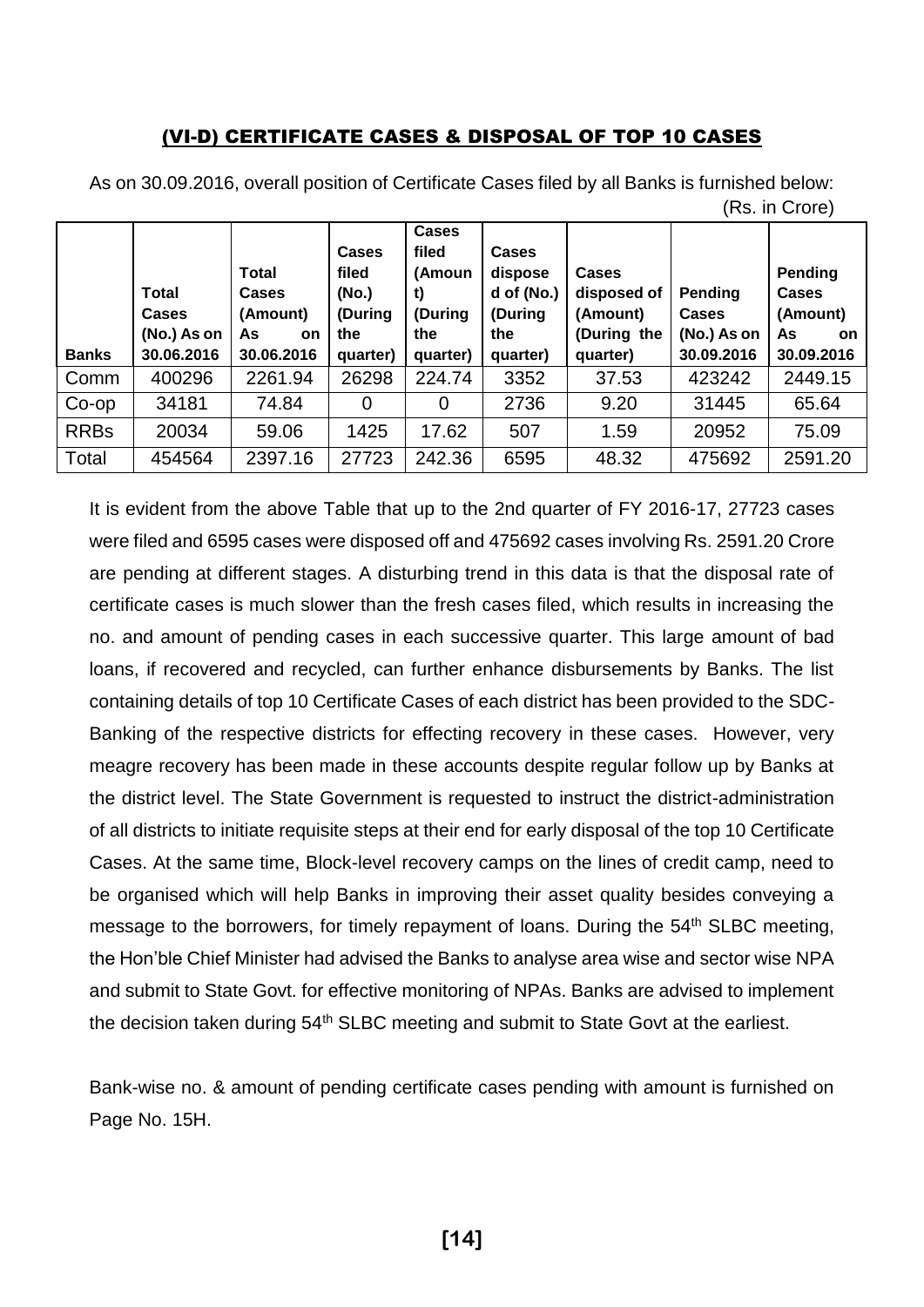#### (VI-E) PRIORITY SECTOR LENDING

As on 30.09.2016, the Benchmark of 40% for Priority Sector advances has been achieved by majority of the Banks. The House may notice that the ratio of Priority Sector advances to total advances is as high as 72.74% in the State, which is well above the Benchmark. Bank-wise position is furnished on Page No. 15I & 15J.

#### (VI-F) AGRI CREDIT

At the State level, the ratio of Agri Credit to Total Advances stands at 39.20% as on 30.09.2016, against the national benchmark of 18%. However, a few Banks have failed to achieve the benchmark. Bank-wise position is furnished on Page No15I.

#### (VI-G) WEAKER SECTION

Total loan extended by Banks to the weaker section, as on 30.09.2016 was Rs. 29959.65 Crore out of the aggregate advances of Rs.94458.23 Crore i.e. 31.72% of the total advances, against the benchmark of 10%. Further, as percentage of Priority Sector Advances, the achievement comes to 43.61% which is much better than the Benchmark of 25%.

Bank-wise position is furnished on Page No. 15I.

#### (VI-H) DIFFERENTIAL RATE OF INTEREST (DRI)

As on 30.09.2016 the aggregate advances level under DRI Scheme stands at Rs. 54.14 Crore, which is 0.06% of the total advances of Rs.94458.23 Crore as on 30.09.2016.

A total of 4723 beneficiaries were provided loans amounting to Rs. 6.95 Crore under DRI Scheme during the period under review. Banks should provide more loans under the Scheme to the needy and eligible beneficiaries, and ensure maximum coverage of people belonging to SC/ST and women categories, apart from providing top-up Loans to the beneficiaries of Indira Awas Yojana. Also, Banks should step up financing to the rural artisans like carpenters, blacksmiths, washermen, cobblers etc. under Mudra Loan to achieve the target. Bank-wise position is furnished on Page No. 15I & 15K.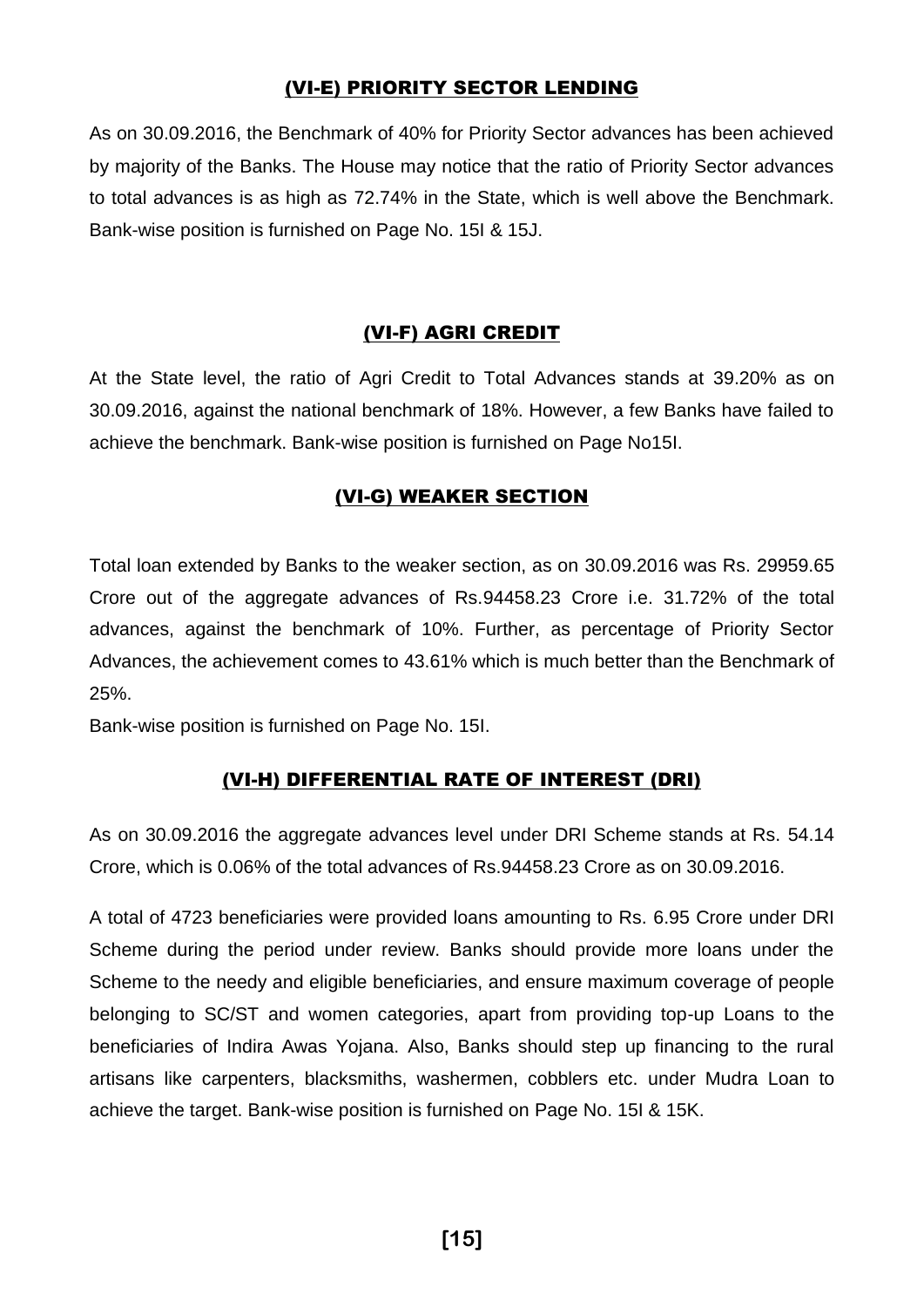AGENDA-VII

# (VII-A) AGRICULTURE

As per the new revised reporting guidelines issued by Reserve Bank of India on priority sector lending-Targets & classification issued vide Reserve Bank of India Master Circular no. RBI/2015-16/53 FIDD.CO.Plan.BC.4/04.09.01/2015-16 dated: 01.07.2015 under Agriculture Sector the distinction between Direct & Indirect Agriculture is dispensed with and it has been redefined to include (i) Farm Credit (ii) Agriculture Infrastructure and (iii) Ancillary Activities.

## (VII-B) FARM CREDIT

A summarised statement of Farm Credit sanctioned and distributed by Commercial Banks, Co-operative Banks and RRBs, vis-à-vis their respective targets, during FY 2016-17 is given below:

|                   |               |                   |               |                     |               | (Rs. In Crore) |
|-------------------|---------------|-------------------|---------------|---------------------|---------------|----------------|
| <b>Banks</b>      | <b>Target</b> | <b>Sanctioned</b> |               | <b>Disbursement</b> | % Achiev      |                |
|                   | <b>Amount</b> | No.               | <b>Amount</b> | No.                 | <b>Amount</b> |                |
| Comm. Banks       | 24115         | 995711            | 11393         | 992786              | 11157         | 47.24          |
| Co-op. Banks      | 1000          | 332908            | 1428          | 332908              | 1428          | 142.76         |
| <b>RRBs</b>       | 15910         | 674756            | 5780          | 673904              | 5747          | 36.33          |
| <b>GRANDTOTAL</b> | 41025         | 2003375           | 18601         | 1999598             | 18332         | 45.34          |

Bank-wise performance is furnished on Page No. 19A.

## (VII-C) AGRICULTURE INFRASTRUCTURE

A summarised statement of Agriculture Infrastructure sanctioned and distributed by Commercial Banks, RRBs and Co-operative Banks, vis-à-vis their respective targets, during FY 2016-17 is given below:

(Rs. In Crore)

| <b>Banks</b>      | Target        | <b>Sanctioned</b> |               | <b>Disbursement</b> | % Achiev      |      |
|-------------------|---------------|-------------------|---------------|---------------------|---------------|------|
|                   | <b>Amount</b> | No.               | <b>Amount</b> | No.                 | <b>Amount</b> |      |
| Comm. Banks       | 2143          | 8829              | 213           | 8824                | 205           | 9.95 |
| Co-op. Banks      |               |                   |               |                     |               |      |
| <b>RRBs</b>       | 1414          | 6                 |               |                     |               | 0.16 |
| <b>GRANDTOTAL</b> | 3557          | 8835              | 215           | 8830                | 207           | 6.06 |

Bank-wise performance is furnished on Page No. 19B .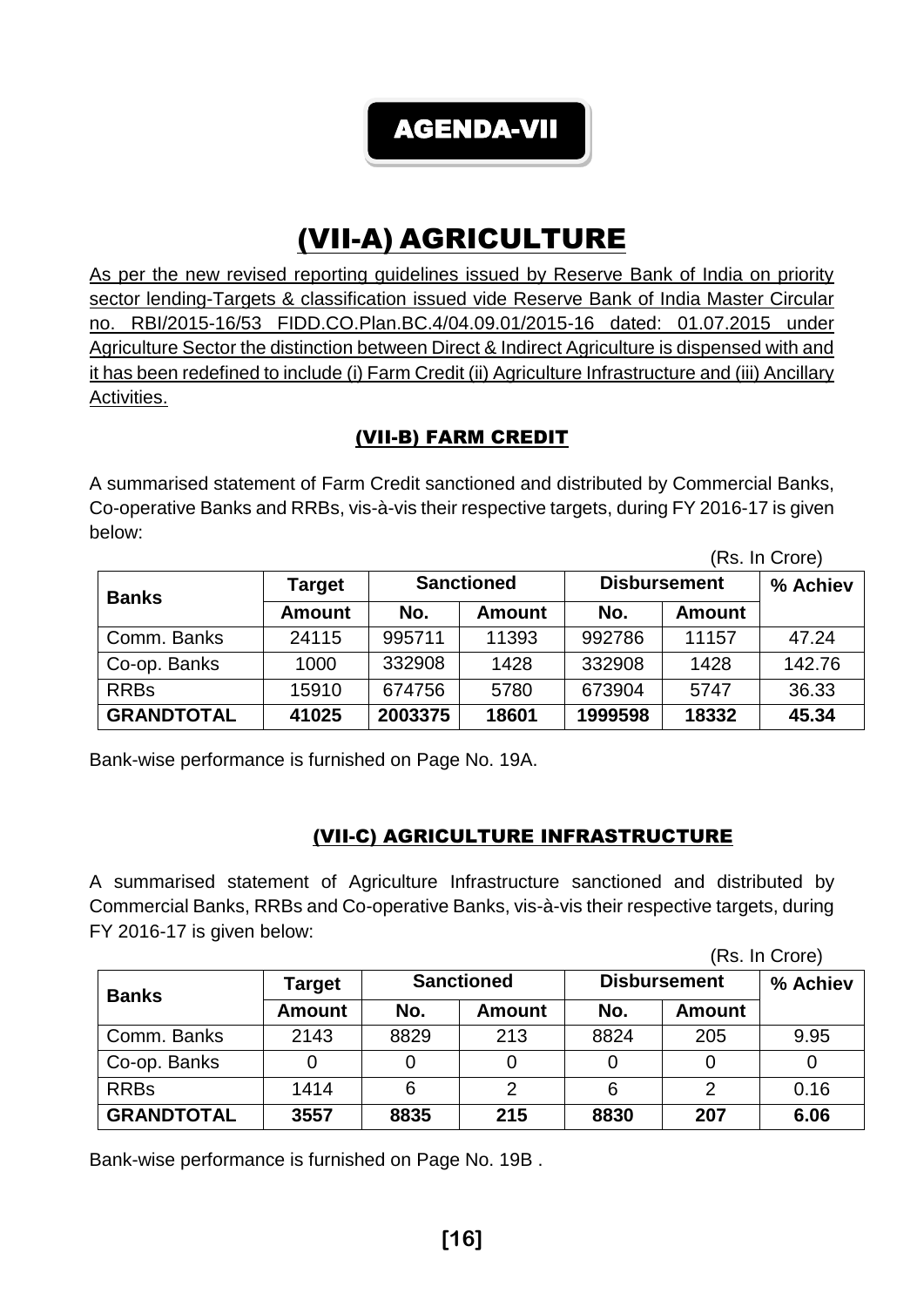## (VII-D) ANCILLARY ACTIVITIES

A summarised statement of Ancillary Activities sanctioned and distributed by Commercial Banks, RRBs and Co-operative Banks, vis-à-vis their respective targets, during FY 2016- 17 is given below:

|                   |               |                   |               |                     |               | (Rs. In Crore) |
|-------------------|---------------|-------------------|---------------|---------------------|---------------|----------------|
| <b>Banks</b>      | Target        | <b>Sanctioned</b> |               | <b>Disbursement</b> | % Achiev      |                |
|                   | <b>Amount</b> | No.               | <b>Amount</b> | No.                 | <b>Amount</b> |                |
| Comm. Banks       | 2059          | 10845             | 790           | 10655               | 736           | 38.38          |
| Co-op. Banks      |               |                   |               |                     |               |                |
| <b>RRBs</b>       | 1359          | 5                 |               | 5                   |               | 0.03           |
| <b>GRANDTOTAL</b> | 3418          | 10850             | 791           | 10660               | 737           | 23.14          |

Bank-wise performance is furnished on Page No. 19C.

## (VII-E) KISAN CREDIT CARD (KCC)

A summarised statement of Kisan Credit Cards issued by Commercial Banks, RRBs and Co-operative Banks, vis-à-vis their respective targets, during FY 2016-17 is given below:

|                   | Target (No.) | <b>Sanctioned (No.)</b> | $\frac{0}{0}$      |              |            |
|-------------------|--------------|-------------------------|--------------------|--------------|------------|
| <b>Banks</b>      |              |                         | <b>Achievement</b> |              |            |
|                   | <b>New</b>   | <b>New</b>              | <b>Renewal</b>     | <b>TOTAL</b> | <b>New</b> |
| Comm. Banks       | 873362       | 215337                  | 326395             | 541732       | 24.66      |
| Co-op. Banks      | 50451        | 4004                    | 328904             | 332908       | 7.94       |
| <b>RRBs</b>       | 576187       | 73802                   | 491451             | 565253       | 12.81      |
| <b>GRANDTOTAL</b> | 1500000      | 293143                  | 1146750            | 1439893      | 19.54      |

It is evident from the above Table that Banks operating in the state have sanctioned loans to a total of 1439893 beneficiaries (New-293143 & Renewal-1146750) under KCC amounting to Rs. 12876.15 Crore during the FY 2016-17.

Bank-wise & District-wise performance is furnished on Page No. 19D to 19E.

## PROVIDING KCC TO ALL ELIGIBLE AND NON-DEFAULTER FARMERs

In the light of the directives issued by the Ministry of Finance, Government of India, Kisan Credit Card is to be provided to all eligible and non-defaulter farmers. Modified Common Application Form, format of affidavit (for loan upto Rs. 50,000) and Checklist for KCC loan has been provided to the Agri Department, GoB with a request to circulate the same down the line to facilitate generation of loan applications from all eligible farmers. The Agriculture Department, GoB has been requested to provide village-wise list of eligible farmers to Banks, to enable them to extend credit facility to all such farmers.

The Revenue & Land Reforms Department, GOB is requested to arrange for timely issuance of the LPCs by the concerned authorities on the prescribed formats, incorporating all required particulars.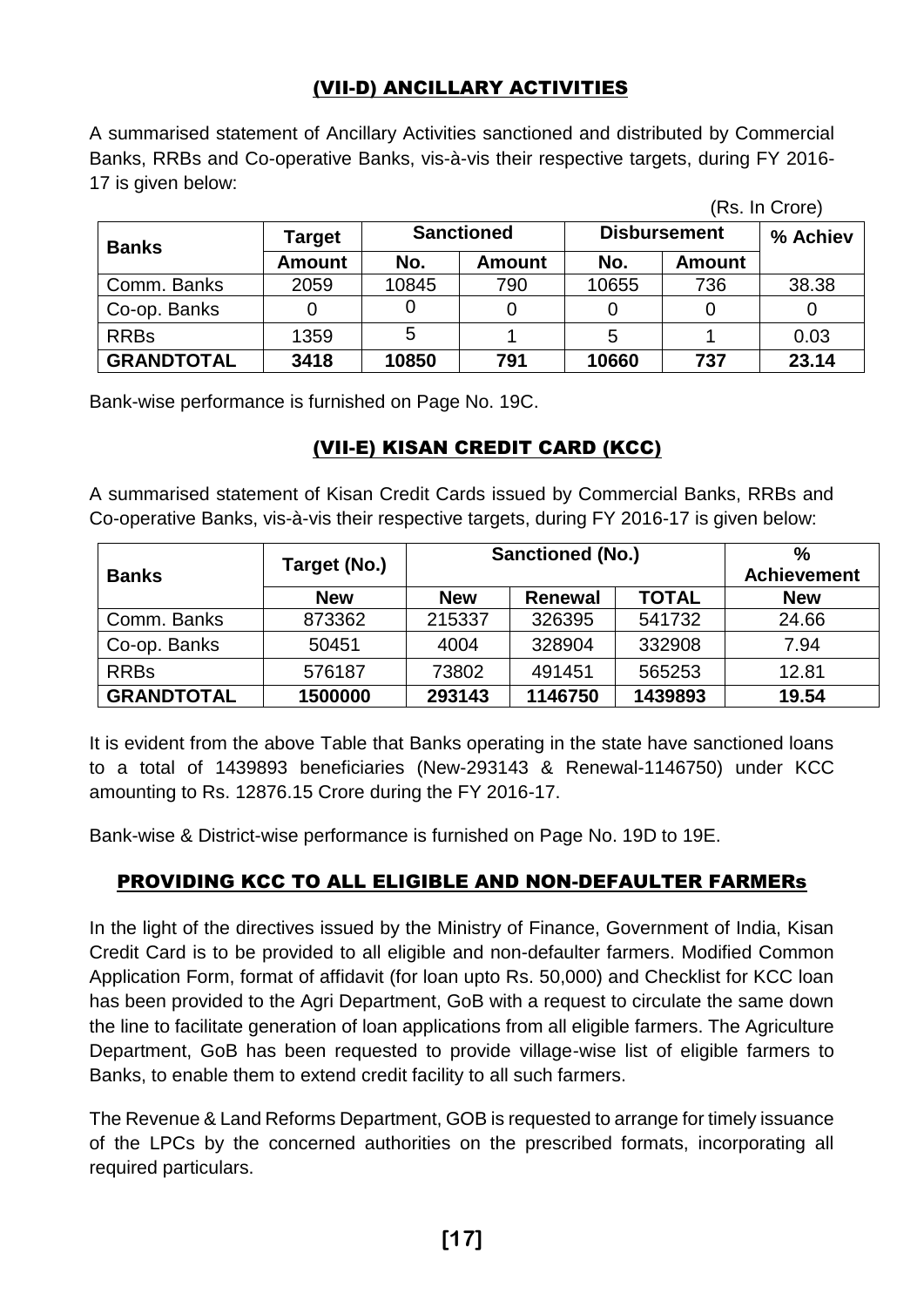## (VII-F) ISSUANCE OF ATM CARDS TO KCC HOLDERS

As per RBI instructions, all KCC borrowers are to be issued ATM cum Debit Cards. The Bank-wise information on ATM Cards issued to KCC borrowers is placed at Page No 19F of the Agenda Book for information of the House. All Banks are requested to ensure that ATM cards are issued to all eligible KCC borrowers both at the time of new sanction as well as at the time of renewal.

### (VII-G) CROP INSURANCE SCHEME

Govt. of India has launched a new insurance scheme named Prime Minister Fasal Bima Yojna. The details of the scheme can be downloaded from site [www.agricoop.nic.in](http://www.agricoop.nic.in/) and [www.agri-insurance.gov.in](http://www.agri-insurance.gov.in/)

As per information received from Patna Regional Office of Agriculture Insurance Company of India Ltd, 511743 farmers have been covered under PMFBY. The information on crop insurance received from Agriculture Insurance Company of India Ltd is furnished on Page No. 19G.

Controlling Head of all banks operating in the State are requested to instruct their operating functionaries to ensure coverage of all crop loans under crop insurance. As per the scheme, claims of agriculture crop insurance should be credited into the beneficiary's account within 15 days of receipt of claim and no interest should be charged in the loan account of borrowers on the claim amount, for the period beyond 15 days of receipt of claim till the date of credit. In case of interest being applied on the claim amount credited with delay beyond 15 days, it should be refunded to the beneficiaries.

## (VII-H) DAIRY, FISHERY & POULTRY

Banks have sanctioned loans amounting to Rs 149.05 Crore to 8321 beneficiaries under various Dairy schemes, Rs 44.87 Crore to 1454 beneficiaries under Fishery schemes and Rs. 20.91 Crore to 439 beneficiaries under Poultry schemes during the FY 2016-17. Bank wise performance is furnished on page no. 19H to 19J. All banks are requested to increase their lending under these sectors in the State.

## (VII-I) FARM MECHANISATION

Against the financial target of Rs.2986.91 Crore for the year 2016-17, Banks have sanctioned loans amounting to Rs. 512.25 Crore to 26576 farmers for purchasing farm equipments. Bank-wise target and performance is furnished on Page no. 19K for information.

Controlling head of all Banks are requested to advise their branches to initiate requisite measures to increase lending under the scheme.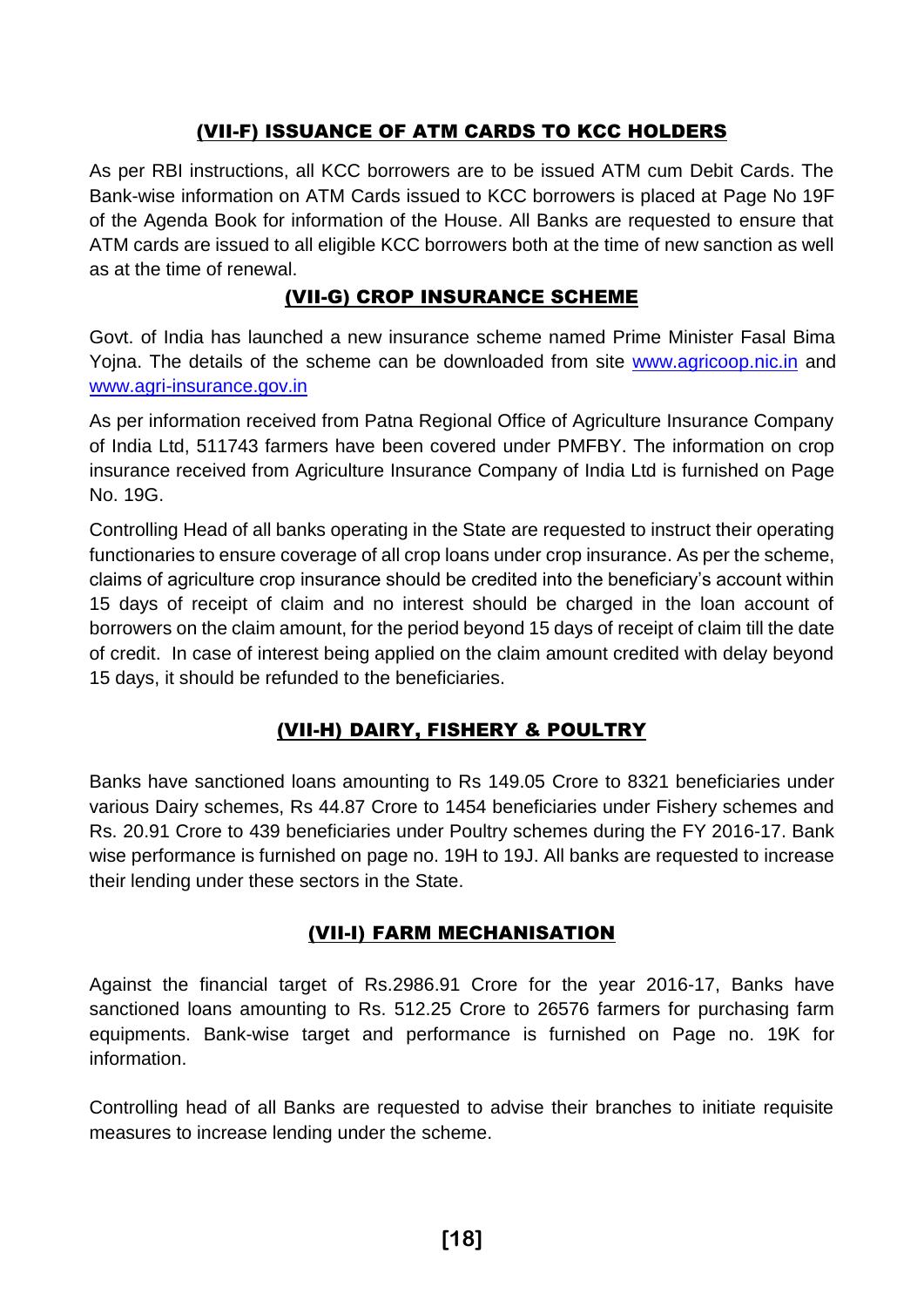## (VII-J) ADVANCES GRANTED TO UNITS PROVIDING STORAGE FACILITY

Banks have sanctioned loans amounting to Rs. 91.49 Crore to 131 farmers for storage facility during the financial year 2016-17. All banks are requested to pay more attention towards financing under the scheme as there is a huge demand for storage facility.

Bank- wise target and performance is furnished on Page No. 19L for information.

### (VII-K) AGRICULTURE TERM LOAN (ATL)

Against the financial target of Rs.11294.27 Crore for the year 2016-17, Banks have sanctioned loans amounting to Rs. 5096.38 Crore to 520047 farmers.

Bank-wise target and performance is furnished on Page no. 19M for information.

## (VII-L) FINANCE TO SELF HELP GROUPS (SHGs)

SHGs play a very crucial and effective role in providing timely and adequate credit and other financial services to the vulnerable and weaker sections resulting in overall economic development of the society and Banks play a facilitating role through credit linkages to them.

Banks have opened savings bank account of 44117 SHGs and have credit-linked 81144 SHGs during financial year 2016-17, with total Bank-finance of Rs. 711.40 Crore. Bank wise SHG savings and credit-linkage, on the basis of data provided by BRLPS, during financial year is furnished on Page 19N.

The Reserve Bank of India has already advised the detailed guidelines for operationalisation of the Interest Subvention Scheme under NRLM for SHG credit. All Banks are requested to provide the stipulated interest- subvention to all eligible SHG accounts.

#### (VII-M) JOINT LIABILITY GROUP

Against the yearly target of 100000 units, Banks have sanctioned 10891 number of JLGs amounting to Rs. 149.29 Crores during financial year 2016-17. As SHG & JLG are important tools to reach the so far financially excluded rural people, all Banks are requested to reach out of the weaker sections of the society through these two routes during 2016-17.

The Bank-wise performance under JLG is placed at Page No 19O for information of the House.

## (VII-N) NATIONAL URBAN LIVELIHOOD MISSION (NULM)-SELF EMPLOYMENT PROGRAMME

Urban SHGs are to be provided financial support under the National Urban Livelihood Mission (NULM) and the target in this regard has been given to the state by Govt. of India. In 42 Urban Local Bodies (ULBs) the state has been given target for financing under Self Employment Program (SEP), Social Mobilization & Institution Development (SM&ID) and Support to Urban Street Vendors (SUSV).

As allocation of wards has been done among the banks, the applications pertaining to a specific ward should be disposed by the bank/bank branch which has responsibility of the ward.

The Bank-wise performance under NULM is placed at Page No 19P for information of the House.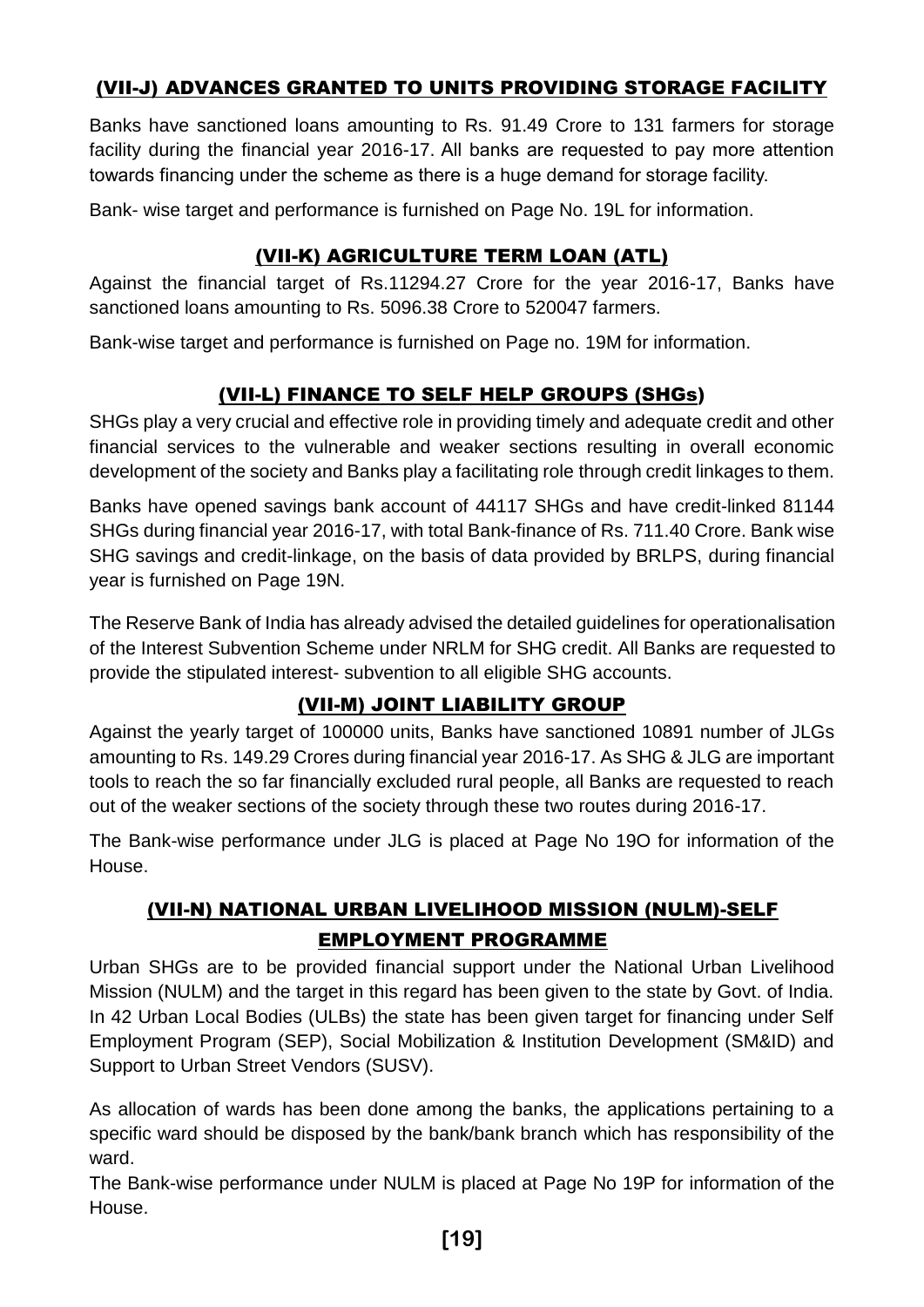### (VIII-A) MICRO, SMALL & MEDIUM ENTERPRISES

The Reserve Bank of India's instructions to the scheduled commercial banks, as advised vide MSME Development Institute, Patna letter No. SLBC/MSME-DI/2011/1306 dated 14<sup>th</sup> March, 2012 regarding enhancing credit flow to Micro, Small & Medium Enterprises (MSMEs), is as under:-

1. Achieve a 20% year-on-year growth in credit to Micro & Small Enterprises to ensure enhanced credit flow.

2. Allocation of 60% of the MSE advances to the Micro Enterprises is to be achieved in stages viz. 50% in the year 2010-11, 55% in the year 2011-12 and 60% in the year 2012- 13 and

3. Achieve a 10% annual growth in number of Micro Enterprises accounts.

The performance of Banks in this regard as on 30.09.2016 is placed at page no. 22A of the Agenda Book.

As per the new revised reporting guidelines issued by RBI on priority sector lending- Targets and Classification issued vide RBI Master Circular no. RBI/2015-16/53 FIDD.CO.Plan.BC.4/04.09.01/2015-16 dated 01.07.2015, ACP on Micro, Small & Medium Enterprises comprises manufacturing and service sector under (i) Micro Enterprises (ii) Small Enterprises (iii) Medium Enterprises (iv) Khadi & Village Industries Sector (KVI) and (v) Other finance to MSMEs.

### (VIII-B) MICRO ENTERPRISES (MANUFACTURING + SERVICE ADVANCES UP TO RS. 5 CRORES)

Against the financial target of Rs.3751 Crore for the year 2016-17, Banks have sanctioned loans amounting to Rs. 5460 Crore to 152076 beneficiaries, which is 145.58% of the annual target. Bank-wise target and performance is furnished on Page no. 22B for information.

## (VIII-C) SMALL ENTERPRISES (MANUFACTURING + SERVICE ADVANCES UP TO RS. 5 CRORES)

Against the financial target of Rs.3751 Crore for the year 2016-17, Banks have sanctioned loans amounting to Rs. 1740 Crore to 14663 beneficiaries, which is 46.40% of the annual target. Bank-wise target and performance is furnished on Page no. 22C for information.

## (VIII-D) MEDIUM ENTERPRISES (MANUFACTURING + SERVICE ADVANCES UP TO RS. 10 CRORES)

Against the financial target of Rs.3751 Crore for the year 2016-17, Banks have sanctioned loans amounting to Rs. 520 Crore to 2147 beneficiaries, which is 13.86% of the annual target. Bank-wise target and performance is furnished on Page no. 22D for information.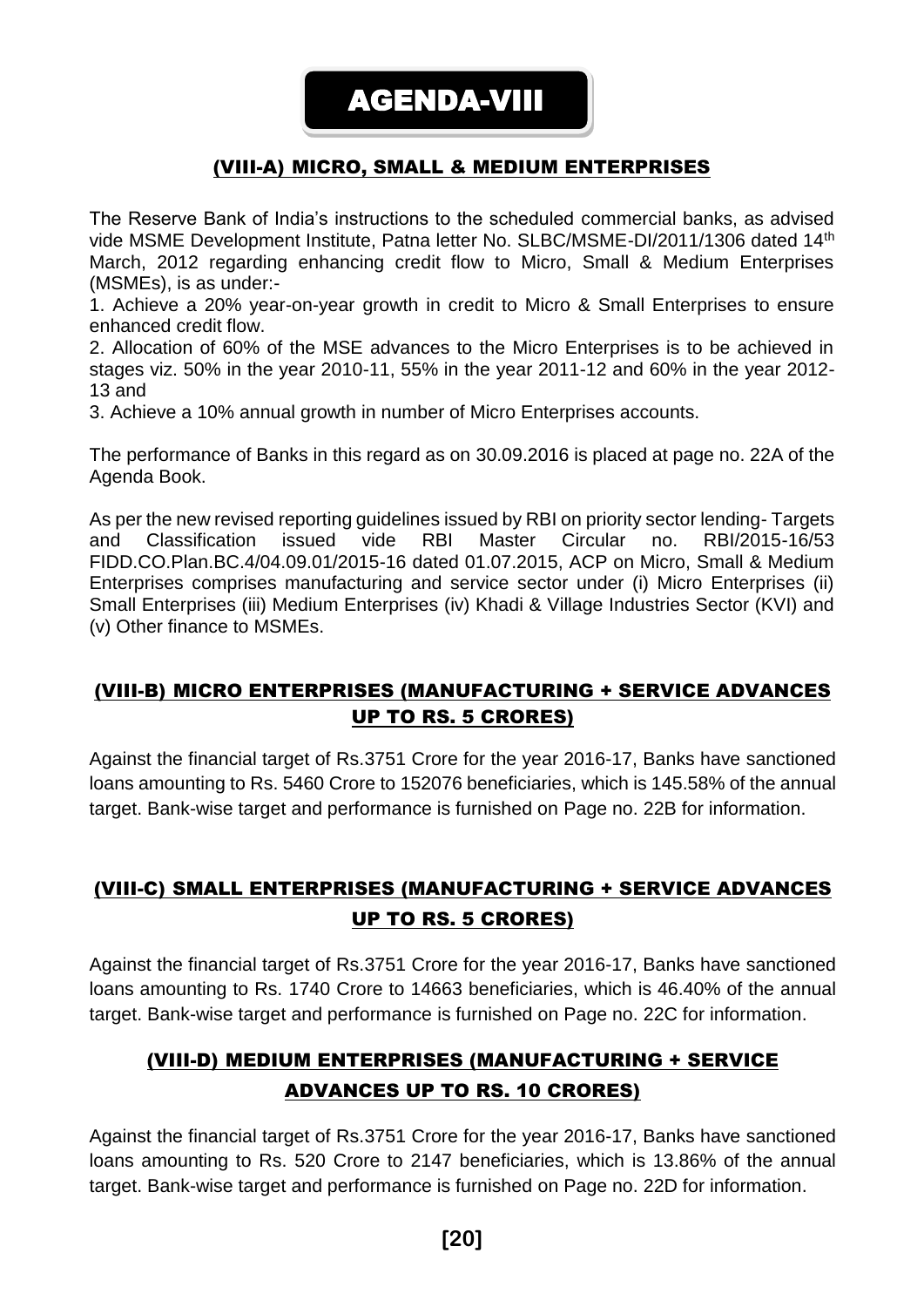## (VIII-E) KHADI AND VILLAGE INDUSTRIES

Against the financial target of Rs.750 Crore for the year 2016-17, Banks have sanctioned loans amounting to Rs. 33 Crore to 3070 beneficiaries, which is 4.38% of the annual target. Bank-wise target and performance is furnished on Page no. 22E for information.

#### (VIII-F) MICRO ENTERPRISES (SERVICE) (ADVANCES ABOVE RS. 5 CRORES)

Against the financial target of Rs.3496 Crore for the year 2016-17, Banks have sanctioned loans amounting to Rs. 234 Crore to 12904 beneficiaries, which is 6.70% of the annual target. Bank-wise target and performance is furnished on Page no. 22F for information.

#### (VIII-G) SMALL ENTERPRISES (SERVICE) (ADVANCES ABOVE RS. 5 CRORES)

Against the financial target of Rs.4660 Crore for the year 2016-17, Banks have sanctioned loans amounting to Rs. 327 Crore to 4094 beneficiaries, which is 7.01% of the annual target. Bank-wise target and performance is furnished on Page no. 22G for information.

#### (VIII-H) MEDIUM ENTERPRISES (SERVICE) (ADVANCES ABOVE RS. 10 CRORES)

Against the financial target of Rs.4193 Crore for the year 2016-17, Banks have sanctioned loans amounting to Rs. 259 Crore to 23666 beneficiaries, which is 6.19% of the annual target. Bank-wise target and performance is furnished on Page no. 22H for information.

#### (VIII-I) PRIME MINISTER'S EMPLOYMENT GENERATION PROGRAMME (PMEGP)

Against the physical target of 3455 projects for FY 2016-17, Banks have sanctioned 914 projects amounting to Rs. 18.31 Cr, which is 26.45% of the target. The information regarding loan sanctioned & disbursed by Banks is provided on Page No. 22I of the Agenda Book for information of the House.

Generation of loan applications, their e-tracking & sending to the concerned branches need immediate attention of the implementing agencies viz. KVIC, DIC & KVIB. The District Task Force Committee (DTFC) meeting should be organised and applications generated in adequate number. As per the direction of KVIC, GoI online application should be generated from KVIC/KVIB/DIC Department and sanction should be done by respective branches of Banks. Banks are requested to ensure early disposal of applications after receipt of the same from DTFC. Bank branches should also endeavour to generate application from suitable persons so that the scheme is implemented in proper manner. As undergoing EDP training from RSETI has been made compulsory before disbursement of PMEGP loan, all concerned are requested to utilise the services of RSETIs functioning in all districts for imparting EDP to the PMEGP beneficiaries. It should also be endeavour of the bank to obtain the application from the persons trained from RSETIs for loans to be sanctioned under PMEGP.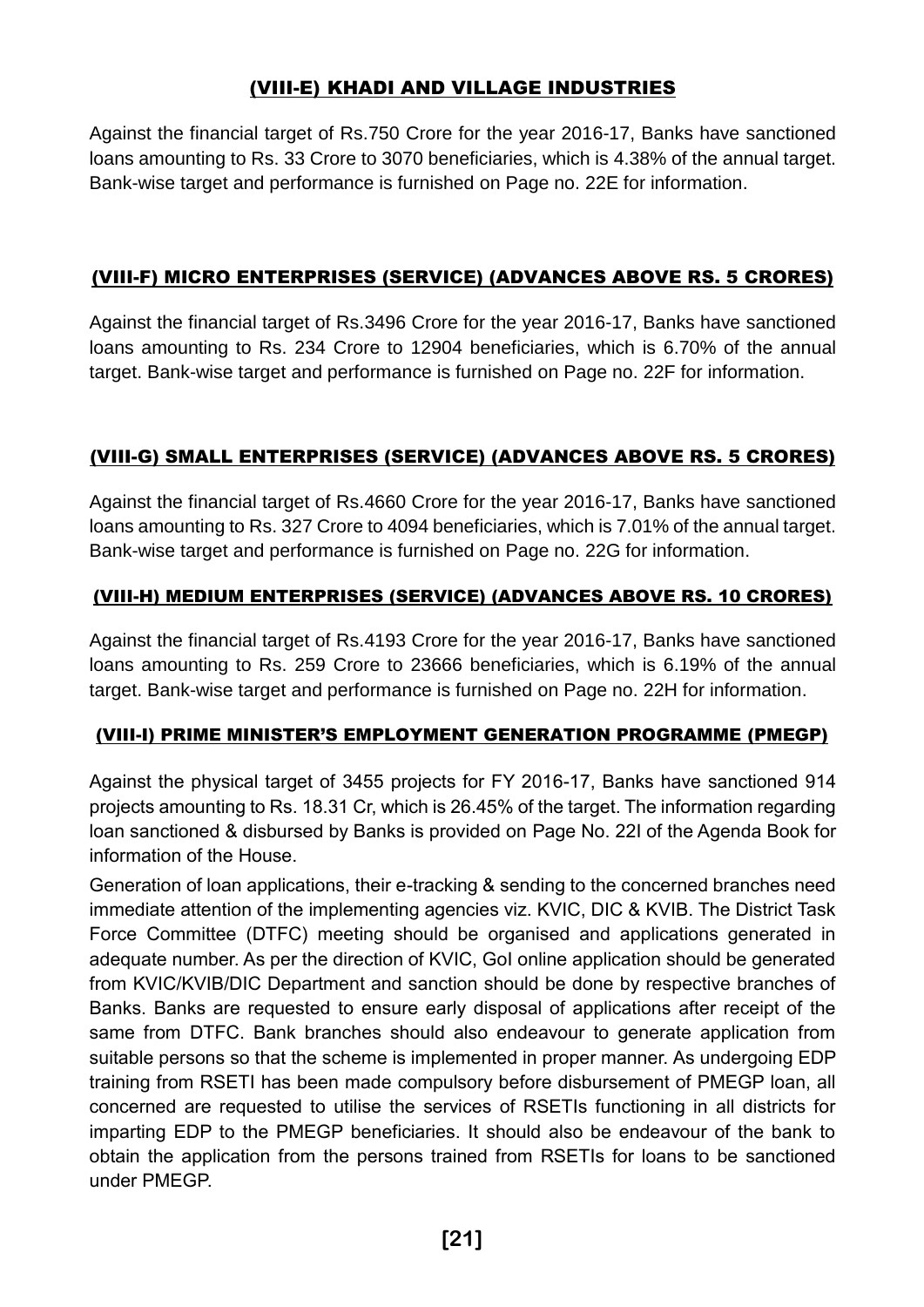## (VIII-J) SMALL ROAD TRANSPORT OPERATORS (SRTOs)

Against the target of financing 22000 units, Banks in the state have sanctioned loan amounting to Rs. 187.20 Crore for purchasing 3913 vehicles by SRTOs during the FY 2016- 17 which is 17.79% of the annual target. Bank-wise performance is furnished on Page No. 22J.

## (VIII-K) ADVANCES GRANTED UNDER CGTMSE COVERAGE

A total of 24446 units were financed by Banks involving Rs.1068.13 Crore with CGTMSE cover, during the FY under review. Further, loans amounting to Rs. 1011.51 Crore were disbursed to 24253 units under CGTMSE cover. Considering the wide scope available for coverage of loans under CGTMSE, controlling Head of all Banks in the state are requested to instruct their operating functionaries to cover all the eligible units under CGTMSE.

Bank-wise performance data is furnished on Page No. 22K for information of the House.

## (VIII-L) WEAVERS CREDIT CARD

Weavers Credit Card (WCC) scheme aims at providing adequate and timely assistance from the Banks to the Weavers to meet their credit requirements i.e. the investment needs as well as the working capital needs of weavers in a flexible and cost effective manner. The Scheme is valid for both rural and urban areas. Controlling Head of all Banks of the State are requested to initiate requisite steps for proper implementation of the Scheme in the State.

A total of 198 units were financed by Banks involving Rs.3.40 Crore, during the FY under review. Further, loans amounting to Rs. 3.16 Crore were disbursed to 198 units under WCC Scheme. The Bank-wise achievement as on 30.09.2016 is furnished on Page No. 22L.

AGENDA-IX

## (IX-A) SOCIAL INFRASTRUCTURE

Against the financial target of Rs.763.53 Crore for the year 2016-17, Banks have sanctioned loans amounting to Rs. 11.42 Crore to 433 beneficiaries, which is 1.50% of the annual target. Bank-wise target and performance is furnished on Page no. 22M for information.

#### (IX-B) RENEWABLE ENERGY

Against the financial target of Rs.763.53 Crore for the year 2016-17, Banks have sanctioned loans amounting to Rs. 4.62 Crore to 91 beneficiaries, which is 0.61% of the annual target. Bank-wise target and performance is furnished on Page no. 22N for information.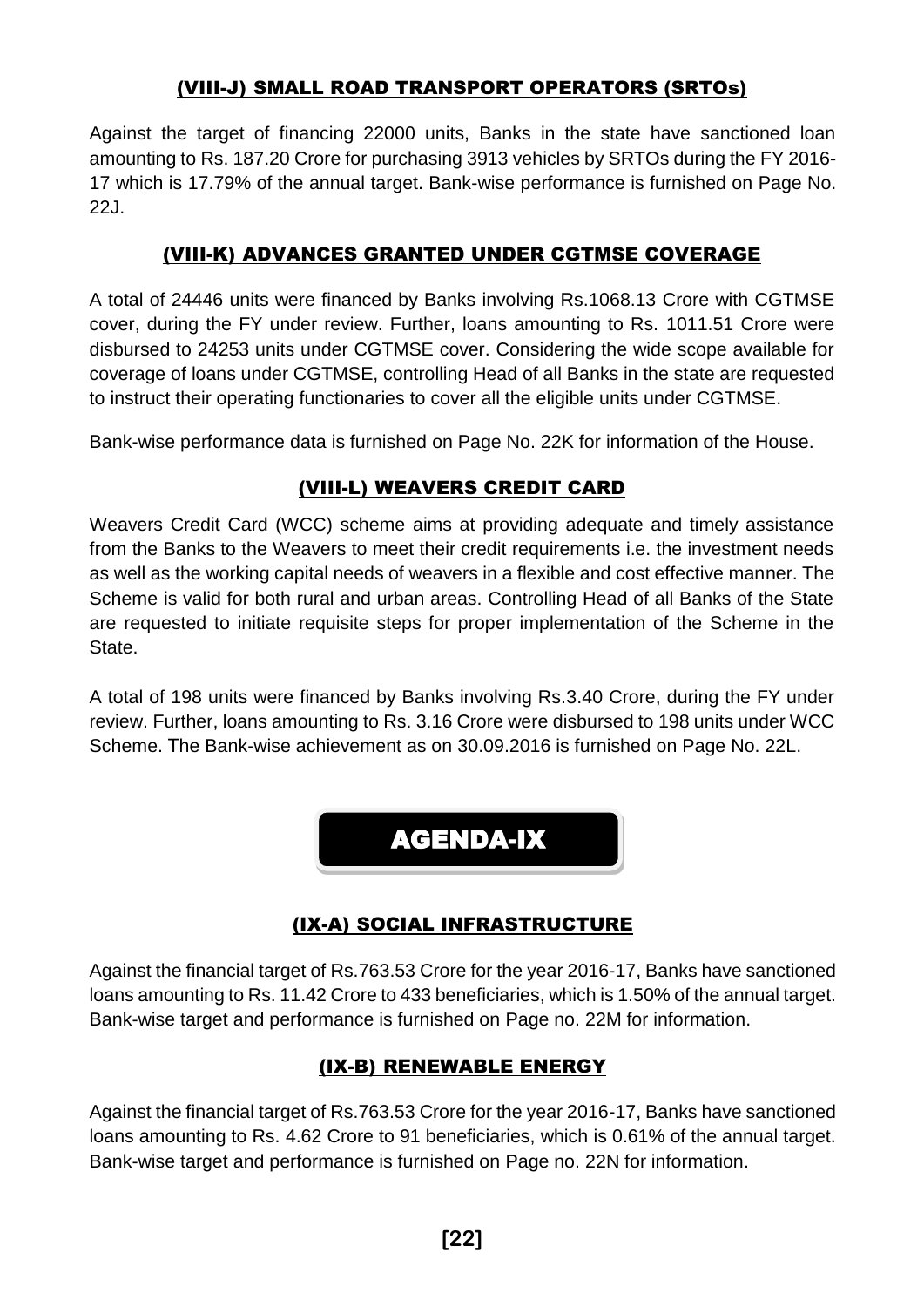## (X-A) PRADHAN MANTRI JAN-DHAN YOJANA

Three Social Security Schemes were launched by the Hon'ble Prime Minister on 09.05.2015 as a second phase of PMJDY.

#### (X-B) PRADHAN MANTRI SURAKSHA BIMA YOJNA

Under the scheme, persons having savings bank account and aged between 18 to 70 yrs can be insured for a sum of Rs.2.00 lacs against accidental death on a payment of small premium of Rs.12/-per year. The coverage is available also in case of complete or partial disability. The premium is to be debited automatically from the SB A/C on the basis of authorisation by the customer. The insurance is renewable.

#### (X-C) PRADHAN MANTRI JIVAN JYOTI BIMA YOJNA

This scheme also provides an insurance coverage at very low premium. Under the scheme any saving bank account holder aged between 18 to 50yrs can be insured for a sum of Rs.2.00 lacs against death on a payment of yearly premium of Rs.330/-.The premium is to debited from his saving account. The insurance will be valid from  $1<sup>st</sup>$  June to  $31<sup>St</sup>$  May each year and is renewable.

## (X-D) ATAL PENSION YOJNA

Persons aged between 18 to 40 yrs not having any social security coverage are eligible under this scheme. The scheme is mainly targetted to workers of unorganised sector.After attaining the age of 60yrs the contributor will get a pension between 1000 to 5000 P.M. depending upon his monthly contribution.After the death of pensioner and his spouse their nominee will be paid a lump-sum amount.

The data of enrollment as on 30.09.2016 for these three schemes is placed on page no.**24 A** information of the house.

Now Department of financial services wants comprehensive district wise data of these schemes by  $7<sup>th</sup>$  of the following month. All the banks are requested to submit it by  $5<sup>th</sup>$  to SLBC so that the data can be transmitted to Govt. of India well within time. The format for data collection has already been communicated to all banks.

Recent instruction on APY from PFRDA vide file no. PFRDA/3/109 dated: 01.11.2016 is enclosed on page no.24D to 24E for information of all banks.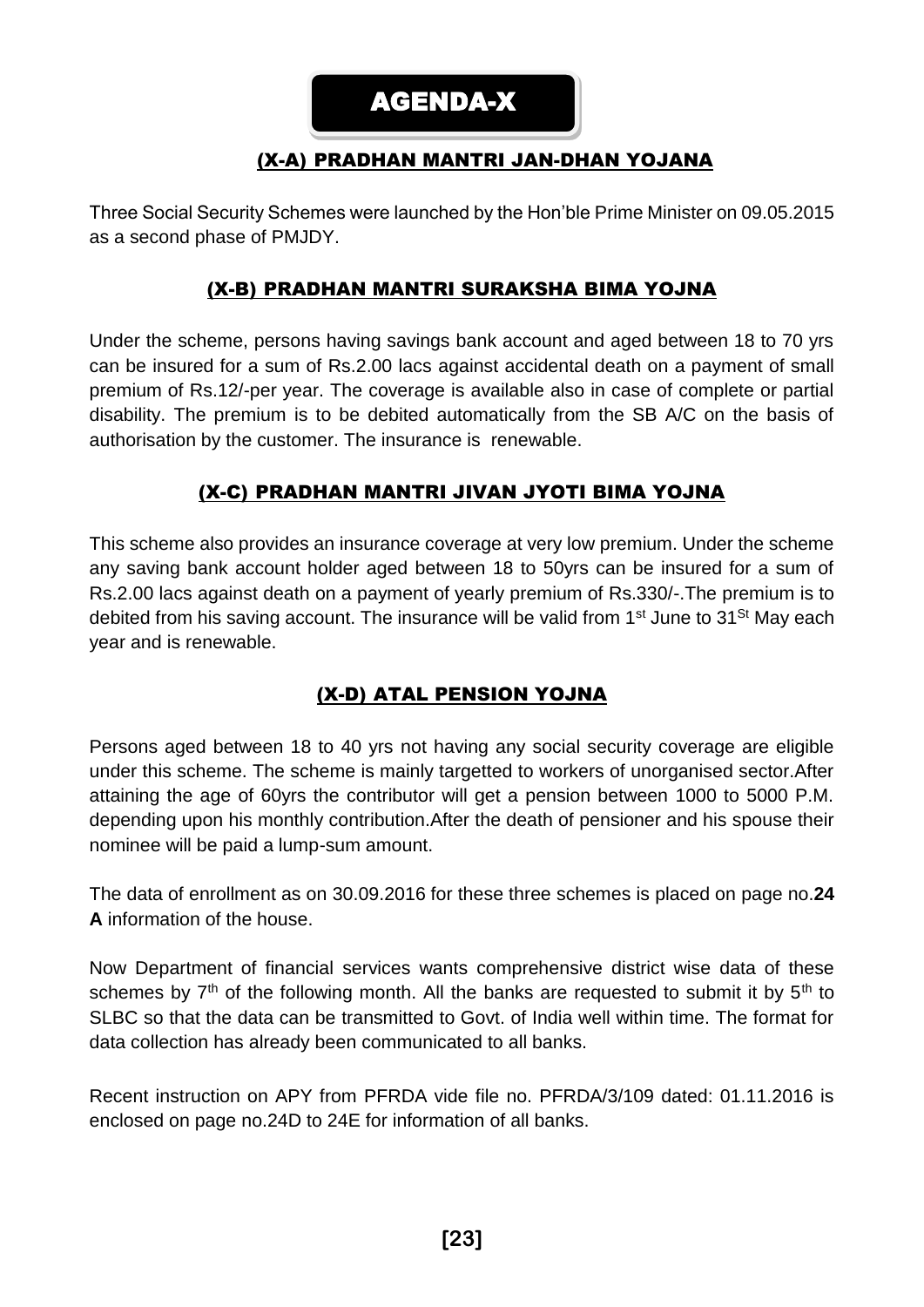### (X-E) MUDRA LOAN

The Pradhan Mantri Mudra Yojna was launched on 08<sup>th</sup> April 2015 with an objective to create an inclusive, sustainable & value based entrepreneurial culture, in collaboration with our partner institution in achieving economic success and financial security. The loans in PMMY are extended under 03 categories: Shishu (upto Rs 50000),Kishore (from 50001 to 05 Lakhs) & Tarun (from 500001 to 10 Lakhs). The loans are provided for income generating small business activity in manufacturing, processing, and service sector or trading. From April 2016 onwards, activities allied to agriculture (excluding crop loans, land improvement) have been included in this scheme. Interest rates are to be charged as per the policy decision of bank & there is no need of collateral security under this loan-scheme

The data of Mudra Loan as on 30.09.2016 is placed on page no.**24B** information of the house.

#### (X-F) STAND-UP INDIA PROGRAMME

Stand up India was launched by the Hon'ble Prime Minister on April 05, 2016. The objective of the Stand-up India is to facilitate bank loans between Rs. 10 lacs to Rs.1.00 crore to atleast one scheduled caste (SC) or scheduled Tribe (ST) borrower and atleast one women borrower per branch for setting up a Greenfield enterprise. The details of the scheme and its guidelines are uploaded on website [www.standupmitra.in.](http://www.standupmitra.in/) Banks are requested to instruct their branches for implementation of the scheme and advise SLBC the progress of the scheme as per the format already mailed to them.

The data of Stand-up India as on 30.09.2016 is placed on page no.**24C** information of the house.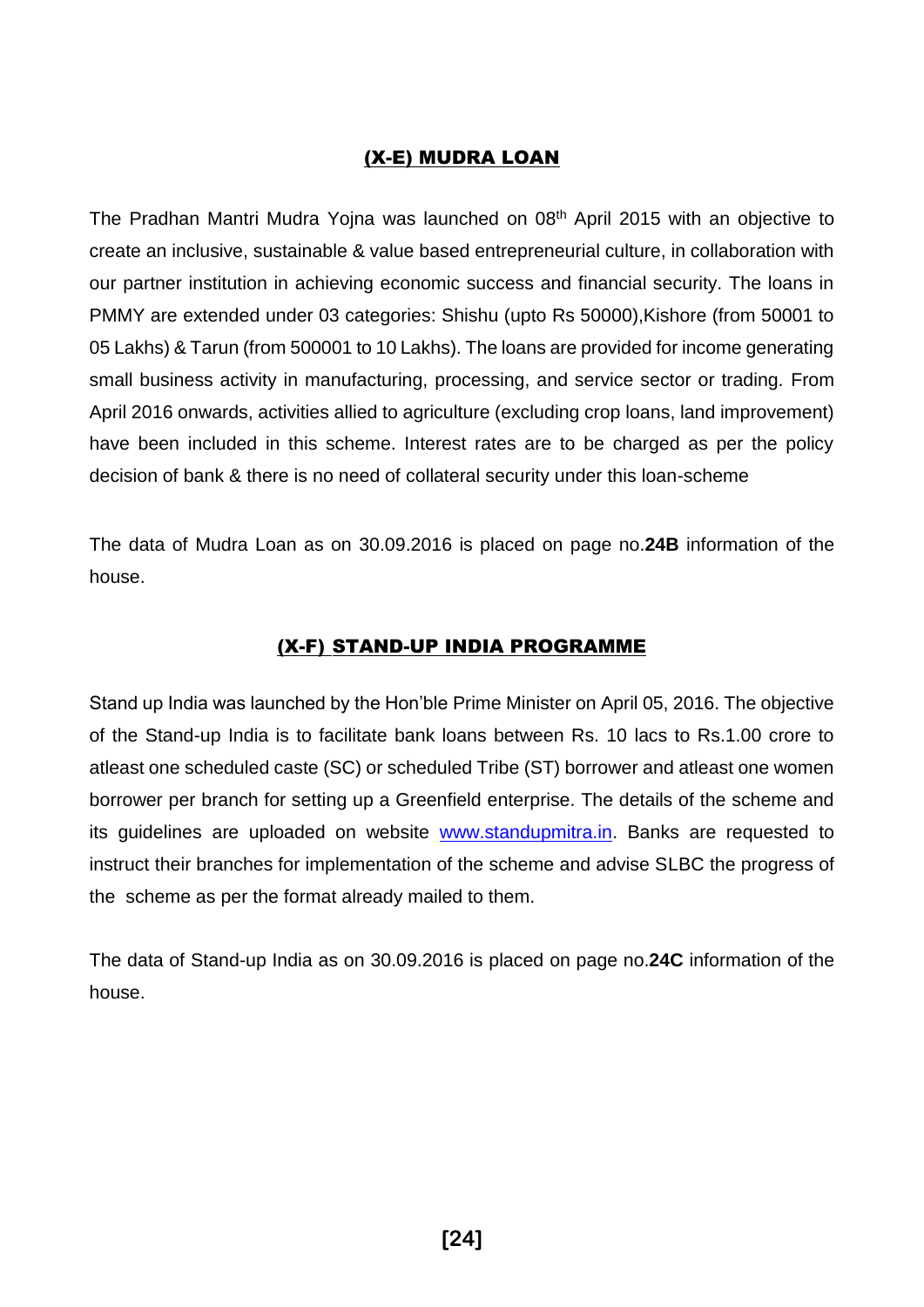## AGENDA-XI

## PM'S NEW 15-POINT PROGRAMME FOR WELFARE OF MINORITY **COMMUNITY**

In accordance with the guidelines issued by the Government of India in this regard, Banks have to ensure that within the overall target for Priority Sector lending (PSA), 15% of PSA is provided to Minority Communities.

With this objective in view, 121 minority concentrated districts in the country have been identified exclusively for monitoring the credit flow to minority communities. In Bihar, the following seven districts are identified for the purpose :-(i) Kishanganj (ii) Araria (iii) Purnea (iv) Katihar (v) Sitamarhi (vi) Darbhanga and (vii) West Champaran .

In these identified districts, total priority sector loans (PSA) outstanding as on 30.09.2016 was Rs 9983.85 Crore (No. of borrowers: 1238371) out of which loans amounting to Rs.4755.50 Crores (48% of PSA) were provided to 568520 (46%of PSA) borrowers belonging to minority communities. The amount provided to minority communities by banks in the above mentioned districts ranges from 42 to 74%. Thus, all the districts have achieved the target of providing more than 15% of their priority sector loans to persons belonging to minority communities.

District-wise performance regarding loans extended to minority communities in the identified districts is furnished below.

| LENDING TO MINORITY COMMUNITIES |                                           |                                   |        |                                             |                              |                   |      |  |  |  |
|---------------------------------|-------------------------------------------|-----------------------------------|--------|---------------------------------------------|------------------------------|-------------------|------|--|--|--|
|                                 | AS ON 30th SEPTEMBER '2016 (Amt. in Lacs) |                                   |        |                                             |                              |                   |      |  |  |  |
| SL.                             | Minority<br>Concentrated                  | <b>Priority Sector</b><br>Advance |        | Out of (A) Total<br>Advances to<br>Minority | %age<br>Share of<br>Minority |                   |      |  |  |  |
| No.                             | Districts in<br><b>Bihar</b>              | (A)                               |        | (B)                                         |                              | Advance<br>B to A |      |  |  |  |
|                                 |                                           | No.                               | Amt.   | No.                                         | Amt.                         | No.               | Amt. |  |  |  |
| 1                               | ARARIA                                    | 91233                             | 90786  | 66192                                       | 52332                        | 72                | 58   |  |  |  |
| $\overline{2}$                  | <b>PURNEA</b>                             | 159123                            | 157264 | 68562                                       | 67630                        | 43                | 43   |  |  |  |
| 3                               | <b>KATIHAR</b>                            | 281350                            | 156362 | 88925                                       | 70229                        | 32                | 45   |  |  |  |
| $\overline{4}$                  | <b>KISHANGANJ</b>                         | 107590                            | 74566  | 82451                                       | 55106                        | 77                | 74   |  |  |  |
| 5                               | <b>DARBHANGA</b>                          | 318382                            | 253925 | 139541                                      | 117289                       | 44                | 46   |  |  |  |
| 6                               | <b>SITAMARHI</b>                          | 106458                            | 109124 | 37546                                       | 47532                        | 35                | 44   |  |  |  |
| $\overline{7}$                  | W CHAMPARAN                               | 174235                            | 156358 | 85213                                       | 65432                        | 49                | 42   |  |  |  |
|                                 | <b>TOTAL</b>                              | 1238371                           | 998385 | 568520                                      | 475550                       | 46                | 48   |  |  |  |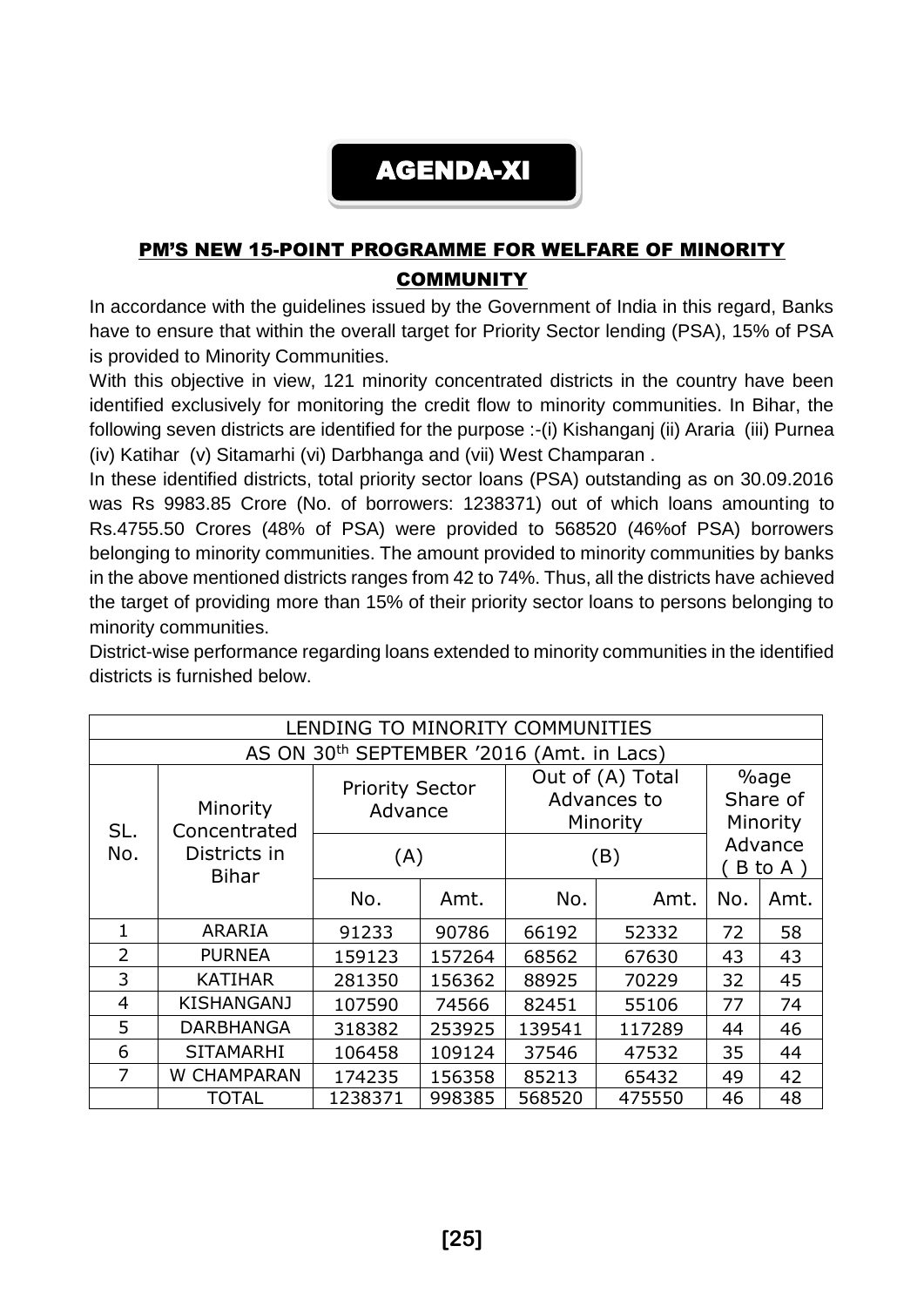## AGENDA-XII

## IMPLEMENTATION OF FINANCIAL INCLUSION PLANS IN LWE AFFECTED **DISTRICTS**

The Government of India is regularly reviewing the progress made in implementing Financial Inclusion in Left Wing Extremist (LWE) affected districts in the State of Bihar with a focus on development of Infrastructure, Credit availability, Advocacy, Livelihood development etc. There are 15 LWE affected districts in Bihar.

Banks operating in these districts are implementing financial inclusion plans on a priority basis for extending Banking facilities to these LWE affected areas. Credit extension by Banks during the financial year 2016 - 2017 in these districts is furnished below :

|                |                 | <b>Disbursement under</b>  | <b>Disbursement under</b>  |        |
|----------------|-----------------|----------------------------|----------------------------|--------|
|                | <b>District</b> | <b>ACP during the Year</b> | <b>ACP during the Year</b> | Growth |
| SL.            |                 | ended Sept'2016.           | ended Sept'2015            | $(\%)$ |
| No.            |                 | (Rs. in Lakh)              | (Rs. in Lakh)              |        |
| 1              | Arwal           | 19761                      | 25028                      | $-21%$ |
| $\overline{2}$ | Aurangabad      | 95696                      | 84945                      | 12%    |
| 3              | <b>Bhojpur</b>  | 124251                     | 121662                     | 2%     |
| 4              | East Champaran  | 146356                     | 153464                     | $-5%$  |
| 5              | Gaya            | 147106                     | 144366                     | 1%     |
| 6              | Jamui           | 63339                      | 44063                      | 43%    |
| $\overline{7}$ | Jehanabad       | 34354                      | 40180                      | $-15%$ |
| 8              | Kaimur          | 85855                      | 90786                      | $-6%$  |
| 9              | Munger          | 78239                      | 60693                      | 28%    |
| 10             | Nalanda         | 89795                      | 81218                      | 10%    |
| 11             | Nawada          | 49266                      | 41382                      | 19%    |
| 12             | Patna           | 730566                     | 660360                     | 10%    |
| 13             | Rohtas          | 140628                     | 132880                     | 5%     |
| 14             | Sitamarhi       | 84953                      | 69734                      | 21%    |
| 15             | West Champaran  | 174216                     | 121560                     | 43%    |
|                | <b>TOTAL</b>    | 2064381                    | 1872321                    | 10%    |

The Controlling head of Banks are requested to instructed their operating functionaries to increase lending in districts having –ve growth during the remaining period of current FY.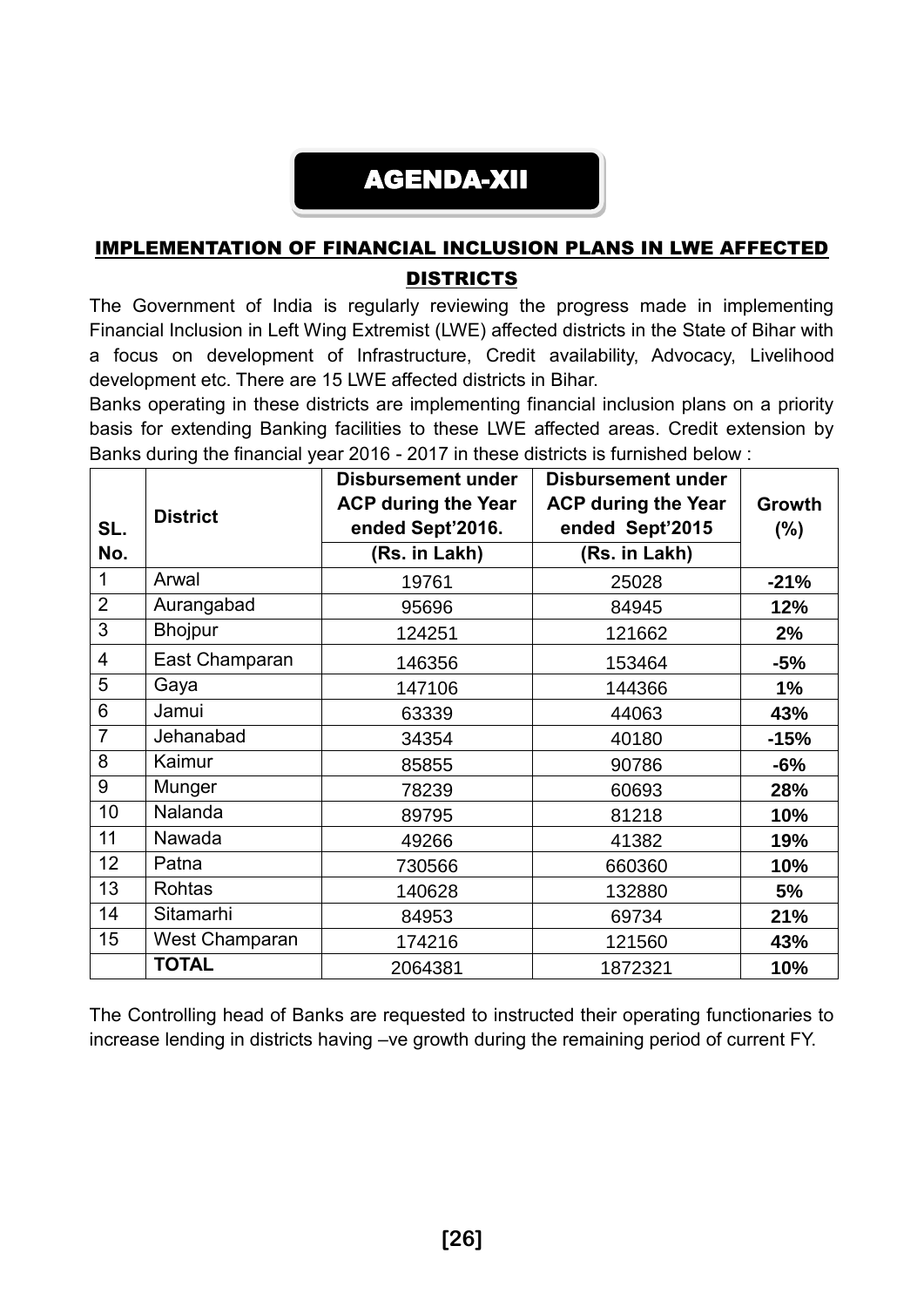# AGENDA-XIII

## FUNCTIONING OF RURAL SELF EMPLOYMENT TRAINING INSTITUTEs (RSETIs)

RSETIs are functional in all the 38 districts of the State. They are engaged in skill development of the unemployed youth for undertaking self-employment venture/ wage employment. During the financial year, 521 training programmes have been organised and 14527 youth were imparted training by the RSETIs. Altogether 125274 persons have been trained by the RSETIs in the State by organizing 4563 programmes since inception. The detailed information pertaining to RSETIs in the State is placed on Page No. 28A for information.

Controlling Head of all Banks operating in the State have been requested to arrange to issue instructions to all their branches to sponsor at least 5 trainees in a financial year to the RSETI functioning in the district and also to provide credit-linkage to at least 5 RSETI trained persons in a financial year. This will help the trained youth to start their own venture and also improve the grading of RSETIs as settlement of trainees is a key parameter for grading by GoI.

Under the PMEGP Scheme, the beneficiaries are to be provided training before loan is disbursed to them. The KVIC, KVIB & DIC are requested to utilise the Training facilities available at the RSETIs for PMEGP beneficiaries.

#### LAND ALLOTMENT FOR RSETIs

Allotment of land has already been done in all 38 districts of the state, out of which construction of RSETI building has started in 20 districts. All Banks which have been provided with land and fund, are requested to complete construction of RSETI building at the earliest. MoRD, Govt. of India has issued specific instructions for withdrawal of fund from the banks where construction work does not commence on or before 01.07.2015 and completed before 30.06.2016. In view of the representation received from various banks, MoRD, GoI has now extended the time limit for administration approval and/or claiming the first installment up to 31.12.2016 and claiming of  $2<sup>nd</sup>$  installment up to 30.06.2017. Banks are requested to start construction of the building at the earliest in order to avoid withdrawal of fund by Govt. of India.

#### REIMBURSEMENT OF EXPENSES

The State Govt. had directed the District Magistrates of all districts for payment of training expenses to concerned RSETIs. However there are still many instances of bills pending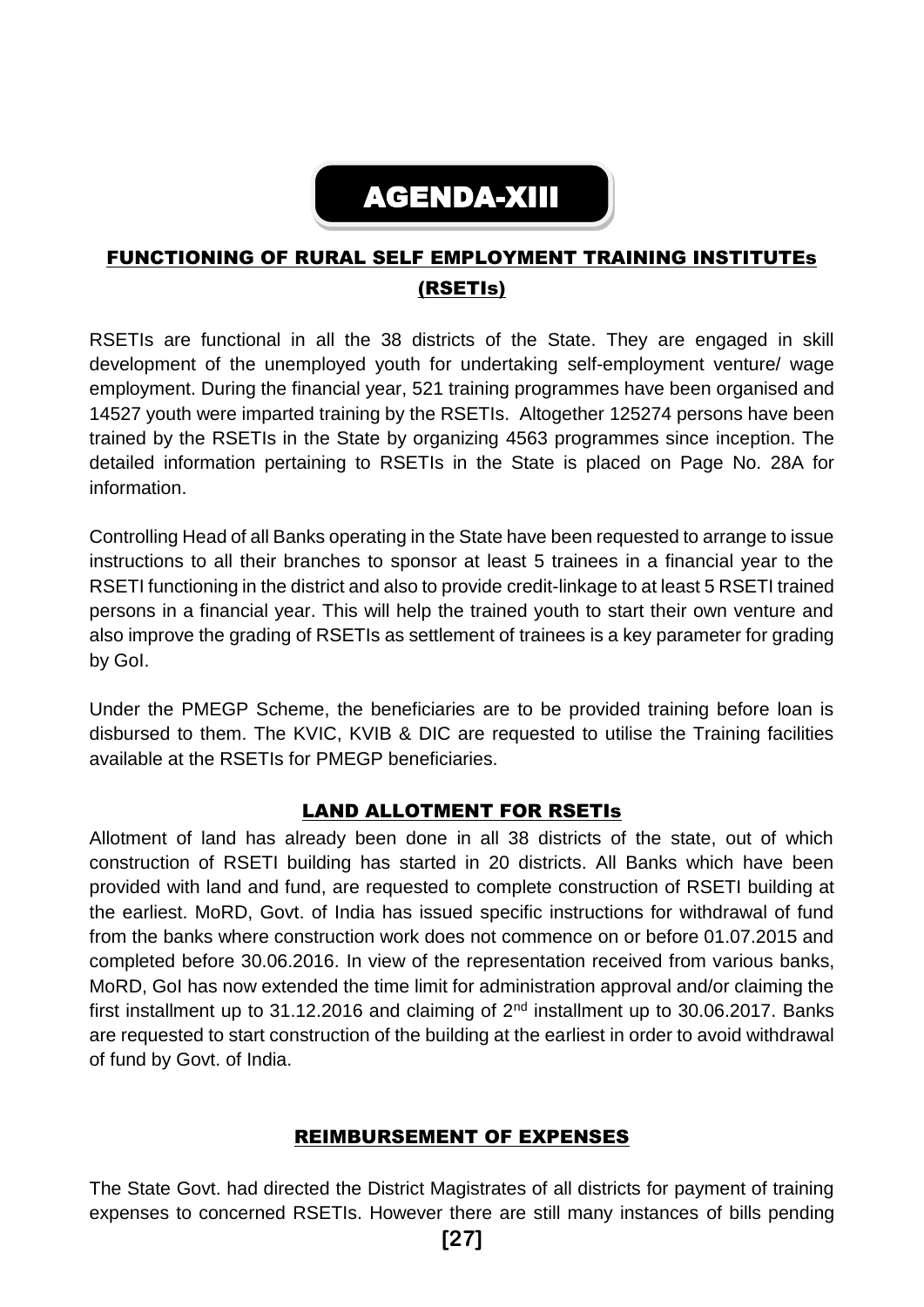with distt authorities. The Deputy Secretary, MoRD, GoI, New Delhi has advised that MoRD would be reimbursing the cost of training BPL candidate in RSETIs which are graded A/B/AA/AB/BA/BB through the State Rural Livelihood Mission. Most of the banks have submitted reimbursement of training cost of BPL candidates for FY 2011-12, 2012-13 & 2013-14 to SRLM deptt, GoB. The State Govt is requested to arrange for payment of reimbursement cost to banks at the earliest.

The modalities for reimbursement of training expenses of RSETI has been provided by MoRD. Modalities for reimbursement of training cost of RSETIs for 2013-14, 2014-15, 2015- 16 has been advised to all banks having RSETI responsibilities. Banks are requested to submit reimbursement claim for 2013-14, 2014-15 and 2015-16 onwards to SRLM, Govt. of Bihar at the earliest for settlement.



#### FINANCIAL LITERACY INITIATIVES

Financial Literacy Centers (FLCs) are functional in all the districts in the StateThe information pertaining to FLCs in the State is placed at Page No. 28B -28G for information.

As per instructions received from the GoI, all rural branches are to conduct at least one financial literacy camp in each month and Financial Literacy Guide, Diary & Poster, designed by RBI, is to be used by the branches in the camp to explain the basic financial issues. The data of Financial Literacy Camps organised by rural branches in the districts is placed at page no. 28H-28N.

Reserve Bank of India vide their letter no. FIDD.FLC.BC no. 18/12.01.018/2015-16 dated: 14.01.2016 has issued revised guidelines on Financial Literacy Centres (FLCs), a copy of which has already been placed in Agenda Book of Dec'2015. Banks are requested to submit report on FLCs as per the format (Annes-III, Part A, B & C) on a quarterly basis to SLBC.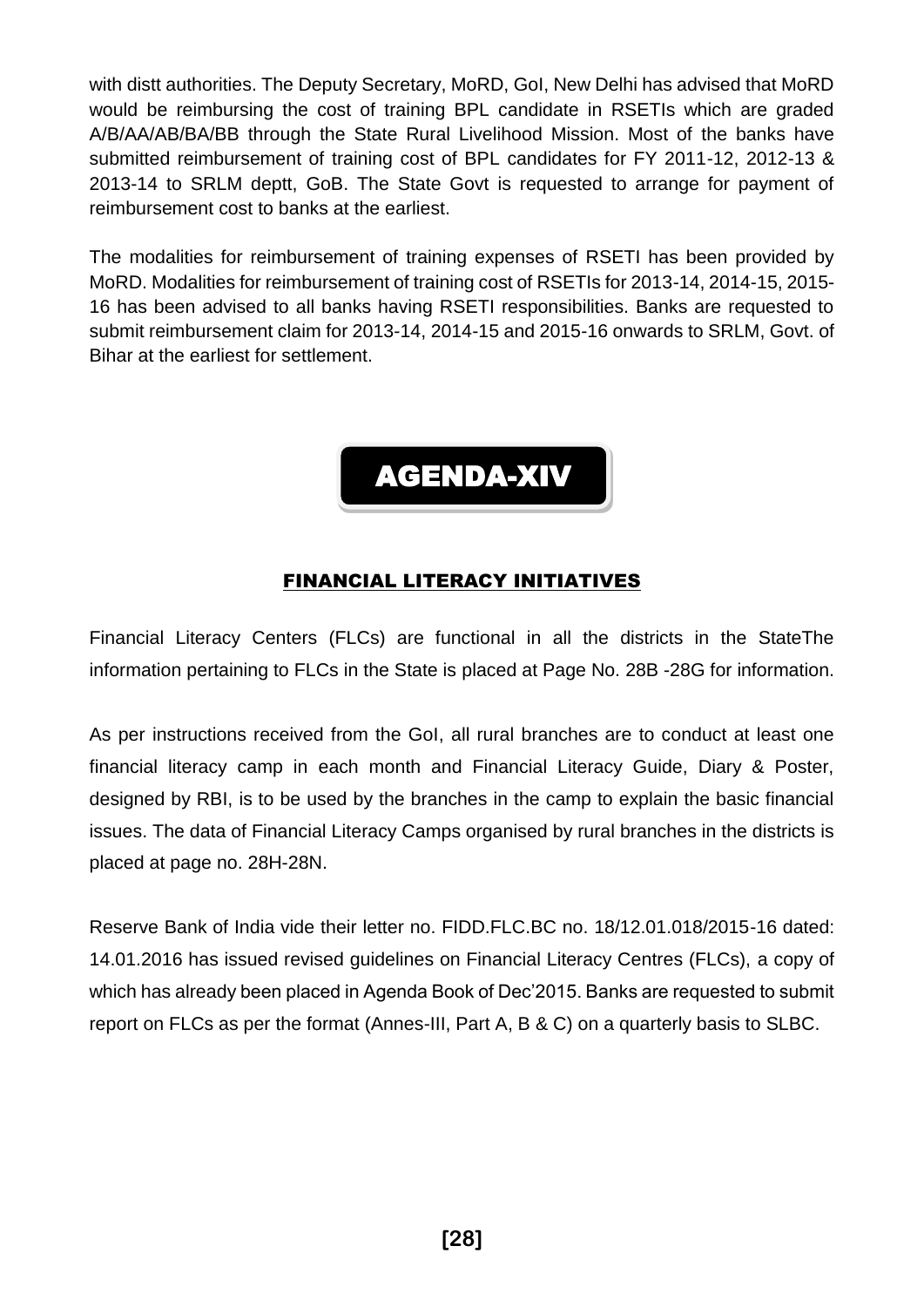## AGENDA-XV

## (XV-A) OPENING OF NO-FRILL ACCOUNTs AND TRANSACTIONS DONE BY **BCAs**

As per information received from Banks, a total of 20058320 No-Frill accounts were opened during the FY 2016-17. Thus, a total of 55512483 No-frill accounts have been opened till 30.09.2016 cumulatively. Out of these, 30376627 accounts are operational.

Bank & District-wise details with respect to No Frill accounts opened and transactions carried out by BCAs is furnished on Page No. 29A to 29D.

## (XV-B) EXTENDING MOBILE BANKING AND INTERNET BANKING FACILITY

All Banks should extend mobile Banking and internet Banking facility to customers as these are not only cost-effective but also adds to customer-convenience. As per information received by SLBC, Banks have provided Mobile Banking facility to 2357137 customers whereas the facility of Internet Banking has been provided to 3122209 customers. Controlling Head of all Banks operating in the State are requested to bestow their attention and initiate requisite steps for extending these facilities further as it would facilitate the service delivery of Banks.

Bank-wise information regarding Mobile Banking and Internet Banking facility provided, is furnished on Page 29E.

## AGENDA-XVI

## INVESTIGATION OF CYBER FRAUD & COUNTERFEIT NOTES DETECTED BY BANKS

As per the suggestion of DFS, Govt. of India, investigation of cyber frauds and other related issues is a regular agenda item of all SLBCs across the country. Controlling Head of all Banks operating in the State are requested to bring to the notice of the State Government occurrences of cyber fraud and detection of counterfeit notes so that appropriate steps may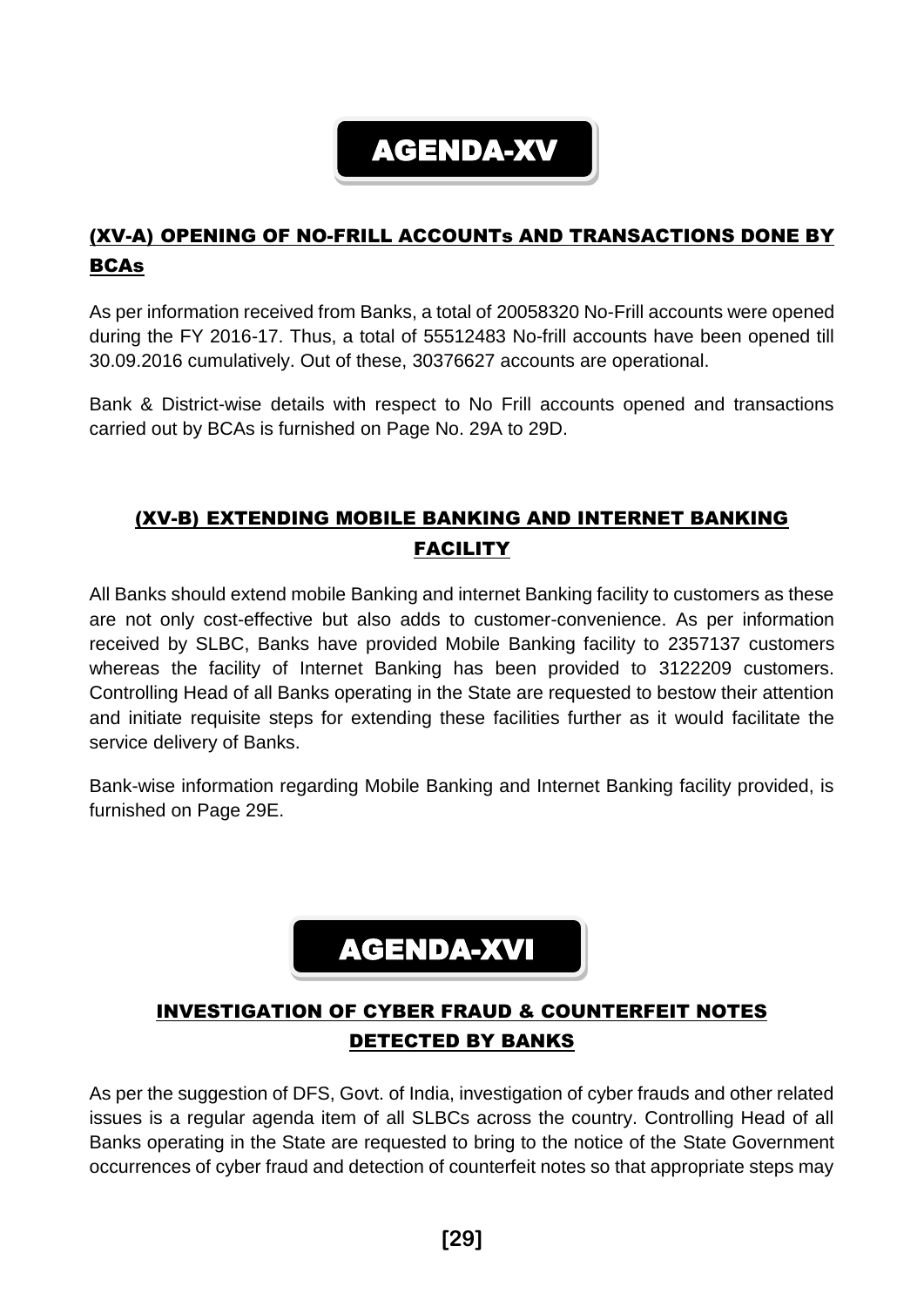be initiated by the Government in this regard. At the State Head Quarter a separate wing has been established for

speedy investigation and disposal of cases related to cyber crime.

## AGENDA-XVII

#### SECURITY RELATED CONCERN OF BANKS

Many instances of Dacoity, Theft and other security related incidents have been reported by Banks as under:

|                  | <b>Incidents of Dacoity /Theft etc.</b> |                    |                   |                             |                                      |  |  |  |  |
|------------------|-----------------------------------------|--------------------|-------------------|-----------------------------|--------------------------------------|--|--|--|--|
| SI.<br><b>No</b> | <b>Name of the Bank</b>                 | <b>Branch Name</b> | <b>District</b>   | Date of<br><b>Incidence</b> | <b>Nature of</b><br><b>Incidence</b> |  |  |  |  |
| 1.               | Canara Bank                             | Jamui              | Jamui             | 13.04.2015                  | Kidnapping                           |  |  |  |  |
| 2.               | <b>Bihar Gramin Bank</b>                | <b>Bhagalpur</b>   | <b>Bhagalpur</b>  | 26.05.2015                  | Dacoity                              |  |  |  |  |
| 3.               | <b>Bihar Gramin Bank</b>                | Sanhaula           | <b>Bhagalpur</b>  | 11.06.2015                  | Dacoity                              |  |  |  |  |
| 4.               | Canara Bank                             | Sohasrai           | <b>Biharsarif</b> | 28.11.2015                  | Dacoity                              |  |  |  |  |
| 5 <sub>1</sub>   | Axis Bank                               | Daulatpur          | Hajipur           | 24.02.2016                  | Dacoity                              |  |  |  |  |
| 6.               | Axis Bank                               | <b>Maripur</b>     | Mozaffarpur       | 27.04.2016                  | Dacoity                              |  |  |  |  |

The State Government is therefore requested to expedite the process of raising a special battalion of police personnel for security of Banks so that the Bankers are able to provide unhindered Banking services to the people in a more secured environment, especially in remote areas.

The Banks are facing problem in renewal of Gun Licenses as well as obtaining fresh licenses for their security guards. The State Govt. is requested to issue suitable instructions to district authorities for resolution of such issues and also arrange for regular meeting of district level security committee so that the district related security issues are sorted out.

## AGENDA-XVIII

## SPECIAL CENTRAL ASSISTANCE (SCA) TO SPECIAL COMPONENT PLAN (SCP) FOR SCHEDULED CASTES

The Govt. of India's scheme provides for Special Central Assistance (SCA) to be utilised in conjunction with Special Component Plan (SCP) for Scheduled Castes (SCs).

A Copy of letter of Joint Secretary, Ministry of Social Justice, Govt. of India containing the details of the scheme was placed in the Agenda Book of 46<sup>th</sup> SLBC meeting held on 26.11.2013